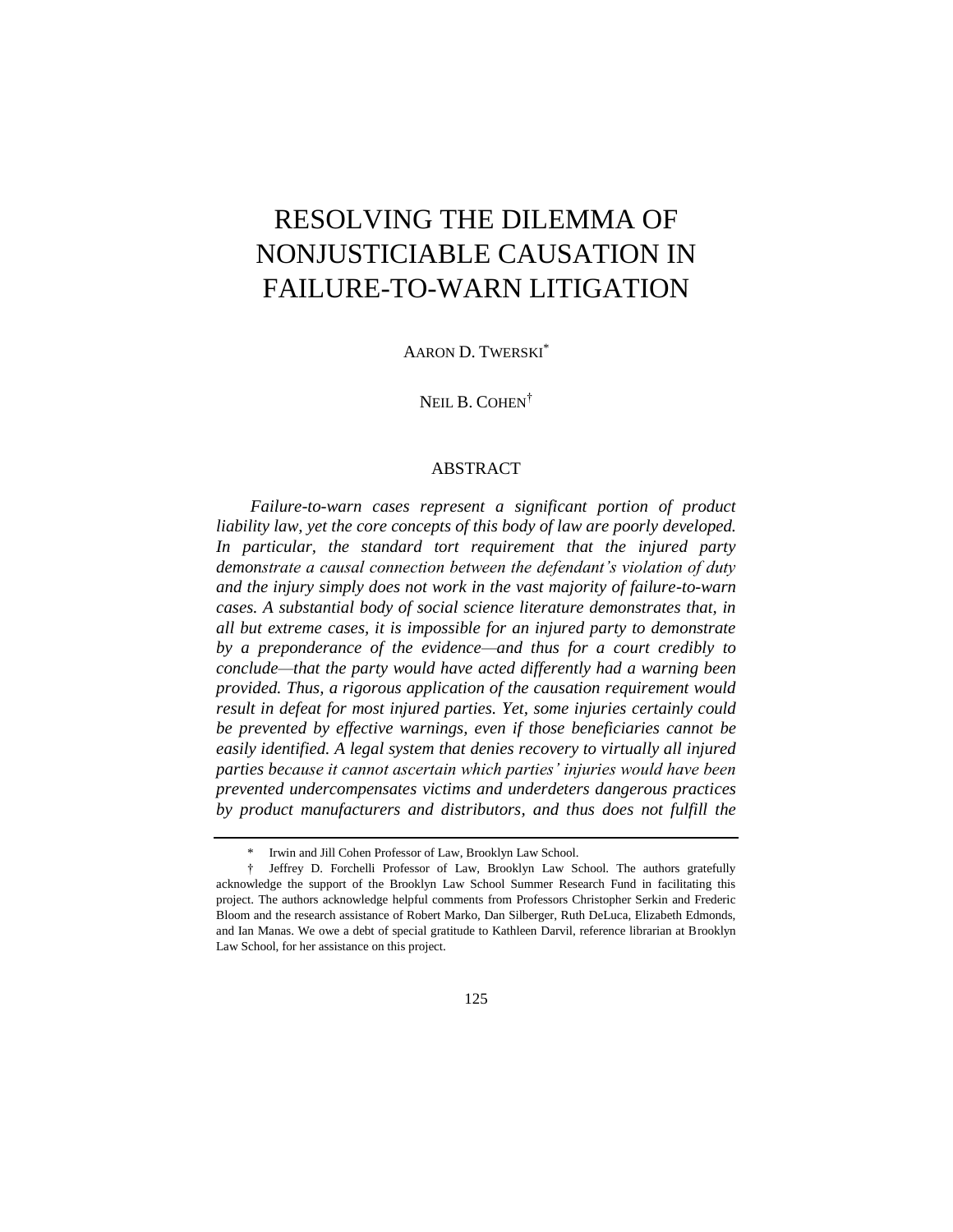*goals of the tort system. Some courts and commentators have recognized this problem and have put forth a variety of mechanisms to resolve it. Those mechanisms—such as "heeding presumptions" and enterprise liability—suffer from the opposite problem: they compensate injured parties without regard for whether there is a causal connection between the lack of a warning and the injuries. The result is overcompensation of plaintiffs, overdeterrence of manufacturers, and underdeterrence of risky consumer conduct. This too fails to fulfill the goals of tort law. In this Article, the authors propose eliminating causation as an independent requirement in most failure-to-warn cases and instead determining an injured party's recovery by allowing proportional recovery, taking into account both the severity of the manufacturer's fault in failing to warn of the dangers associated with its product and the likelihood that the plaintiff's injuries would have been prevented by a warning. Such a system would recognize that some failures to warn are more egregious than others and would generate a closer match between aggregate compensation and aggregate injuries caused by a failure to warn.*

#### TABLE OF CONTENTS

| II. THE NONJUSTICIABILITY OF CAUSATION IN MOST    |  |
|---------------------------------------------------|--|
|                                                   |  |
| III. HOW PRODUCT LIABILITY LAW HAS DEALT WITH THE |  |
|                                                   |  |
| IV. IS ENTERPRISE LIABILITY WARRANTED IN FAILURE- |  |
|                                                   |  |
| V. MERGING FAULT AND CAUSE: THE GATEWAY TO        |  |
|                                                   |  |
|                                                   |  |
|                                                   |  |

#### <span id="page-1-0"></span>I. INTRODUCTION

Causation remains the problem child of product liability failure-towarn law. Even if it is established that a manufacturer or distributor had a duty to warn end users about a particular risk and that such a warning was not given, the combination of substantive tort law and standard rules of civil litigation requires an injured end user to demonstrate a causal connection between the absent warning and the injury. Such a causal connection necessarily has three steps: first, that the end user would have read the warning; second, that the end user would have acted differently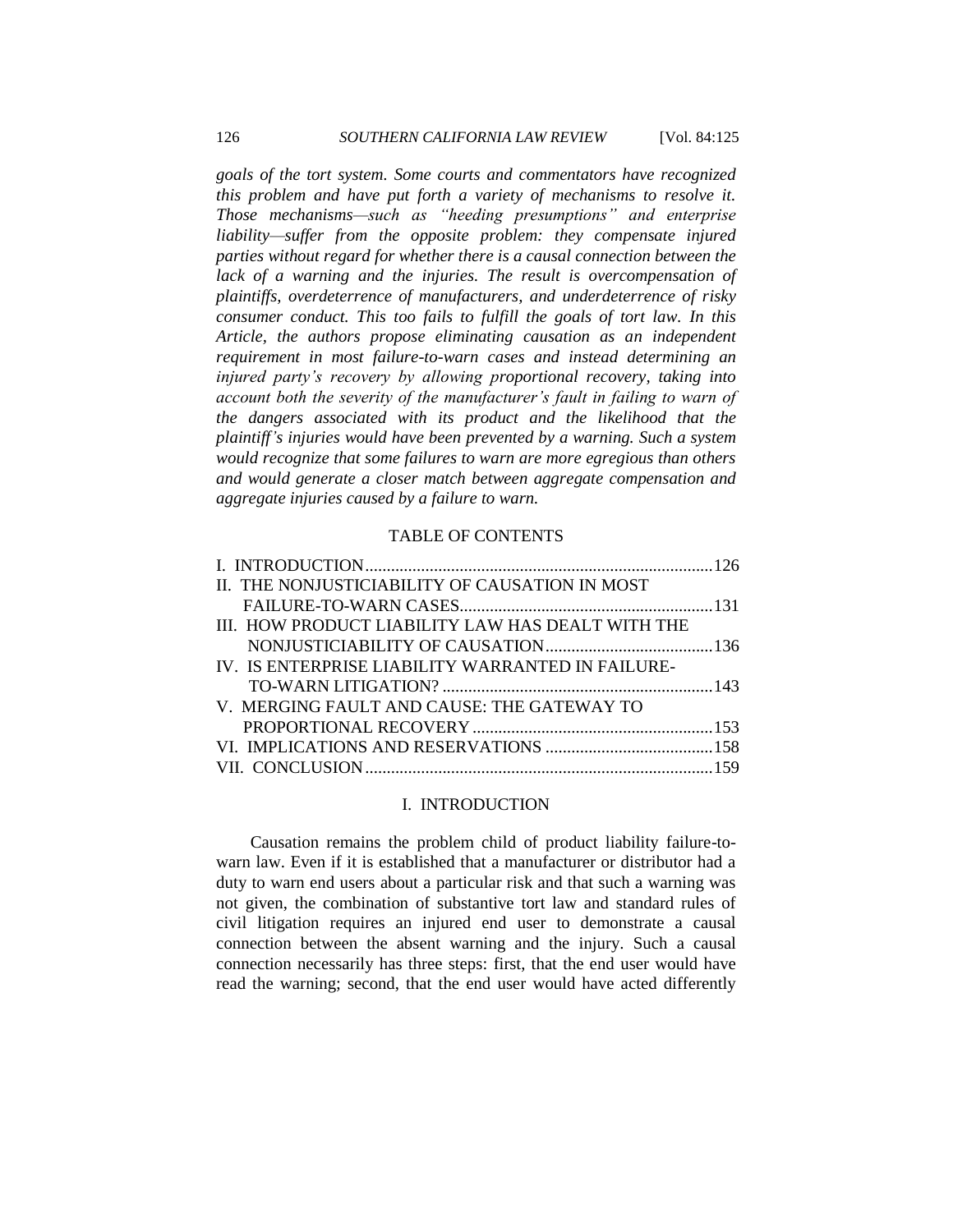<span id="page-2-0"></span>had he or she been warned of the risk at issue; and third, that had the end user acted differently in light of the warning, he or she would not have suffered the injury (or the injury would have been less severe).<sup>1</sup> It is our contention that (1) factual adjudication of this three-step causal connection is beyond the capability of our legal system in all but the simplest cases; (2) the legal system's occasional and sporadic responses to its implicit recognition of the difficulties of this factual adjudication are not well suited to the social policies that underlie tort law in general and product liability law in particular; and (3) recent academic commentary that uses skepticism about the efficacy of warnings to justify the imposition of enterprise liability replicates, rather than cures, much of the arbitrariness of the current flawed system. We argue that rather than trying to fit a causation standard that will often be nonjusticiable as a practical matter into standard proof models in civil litigation, the tort system should eliminate proof of factual causation as the *sine qua non* of recovery in failure-to-warn cases and instead consider fault and causation together as a single unified issue for which the fact finder can find gradations of responsibility.

In product liability law, the issue of causation in failure-to-warn litigation involves inherent uncertainties that are different in both kind and degree from the difficulties associated with proof of facts in other product liability contexts. For example, in product liability cases predicated on a defective design or a manufacturing defect (rather than on a failure to warn), expert testimony can credibly resolve whether a safer alternative design or a product without a manufacturing defect would have avoided the plaintiff's injury. After all, such matters of science and engineering often can be addressed in ways that give us confidence that the conclusions drawn are accurate and not dependent on plumbing the murky recesses of human decisionmaking.<sup>2</sup> Indeed, in failure-to-warn cases in which doubt arises regarding whether the product in question brought about the plaintiff's physical injury, courts have had little difficulty resolving the issue. Even in toxic tort cases, when the fact-finding process can provide at best a probabilistic assessment as to causation of the plaintiff's injury, the

<sup>1.</sup> *See, e.g.*, DAN B. DOBBS, THE LAW OF TORTS § 367 (2000); DAVID G. OWEN, PRODUCTS LIABILITY LAW § 11.4, at 756 (2005).

<sup>2.</sup> OWEN, *supra* note [1,](#page-2-0) § 11.4, at 758 (noting that in manufacturing and design defect cases, ―the factual causation issue typically is clear. The reason for this difference [between these cases and failure-to-warn cases] lies in the wide gulf between Newtonian physics and Freudian psychology"). See also Gen. Motors Corp. v. Saenz, 873 S.W.2d 353, 357 (Tex. 1993) ("Proving causation in a failure-towarn case has peculiar difficulties. Proof that a collision between two cars would not have happened had defendant swerved or braked or driven within the speed limit is mostly a matter of physics. Proof that an accident would not have occurred if defendant had provided adequate warnings concerning the use of a product is more psychology and does not admit of the same degree of certainty.").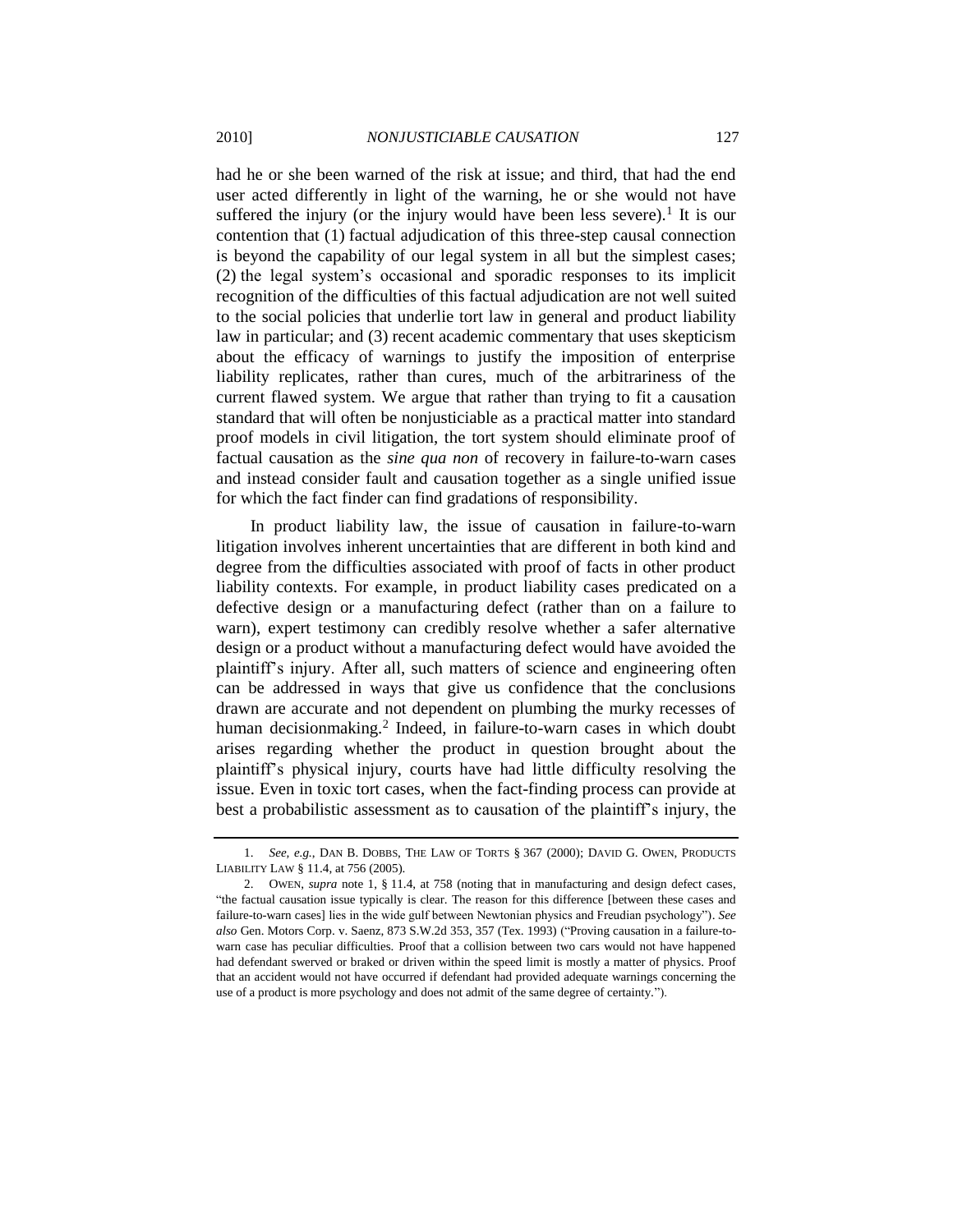difficulties faced by the courts relate to the substantive law issue of how to treat such probabilities of injury causation rather than to the very different problem of confidently assessing whether a plaintiff would have made a different decision under different circumstances.<sup>3</sup>

<span id="page-3-0"></span>In the bulk of failure-to-warn cases, however, in which there is significant and irreducible uncertainty as to whether the plaintiff would have acted differently had he or she been provided with a warning about the risk that ultimately gave rise to the injury, courts have floundered. As we noted in an earlier series of articles in the related field of informed consent, it is often impossible to determine with any degree of confidence whether a particular plaintiff would have chosen to reject a medical procedure had his or her physician provided risk information attendant to its administration.<sup>4</sup> Yet, the plaintiff's situation in informed consent cases is, at its base, merely a specialized failure-to-warn case. In both informed consent and failure-to-warn cases, (1) the plaintiff has acted without information that perhaps would have led to a different decision, and (2) as traditionally formulated, the cause of action requires the plaintiff to demonstrate that a different (and less harmful) decision would have been made had that information been provided. In the case of product-related risks, however, the causation issue is even more attenuated than in the narrower context of informed consent. Unlike informed consent cases, in which we can confidently posit that a hypothetical warning would have been heard by the patient had the physician fulfilled his or her duty of disclosure, in product warning cases there is necessarily greater uncertainty about whether the plaintiff would even have read a warning had it been given.<sup>5</sup> Moreover, how a plaintiff would have responded to a warning is even more speculative than it is in the informed consent situation.<sup>6</sup> Unlike the binary decision that confronts a plaintiff in an informed consent setting (that is, either go forward with the medical procedure or not), product users have a multitude of options available to them in deciding how or whether to use a product. They may choose modes of use reflecting various degrees of danger (ranging from use without regard for the warning to safer modes of

<sup>3.</sup> *See infra* notes [14](#page-6-1)[–18](#page-6-2) and accompanying text.

<sup>4.</sup> *See, e.g.*, Aaron D. Twerski & Neil B. Cohen, *Informed Decision Making and the Law of Torts: The Myth of Justiciable Causation*, 1988 U. ILL. L. REV. 607 (1988) [hereinafter Twerski & Cohen, *Informed Decision Making*] (discussing the impossibility of determining whether a particular patient would have chosen to reject a medical procedure had the doctor informed him or her of the risks involved); Aaron D. Twerski & Neil B. Cohen, *The Second Revolution in Informed Consent: Comparing Physicians to Each Other*, 94 NW. U. L. REV. 1, 8–9 (1999) [hereinafter Twerski & Cohen, *Comparing Physicians*].

<sup>5.</sup> *See infra* text accompanying notes [19](#page-7-0)[–29.](#page-11-1)

<sup>6.</sup> *See infra* text accompanying notes [19](#page-7-0)[–29.](#page-11-1)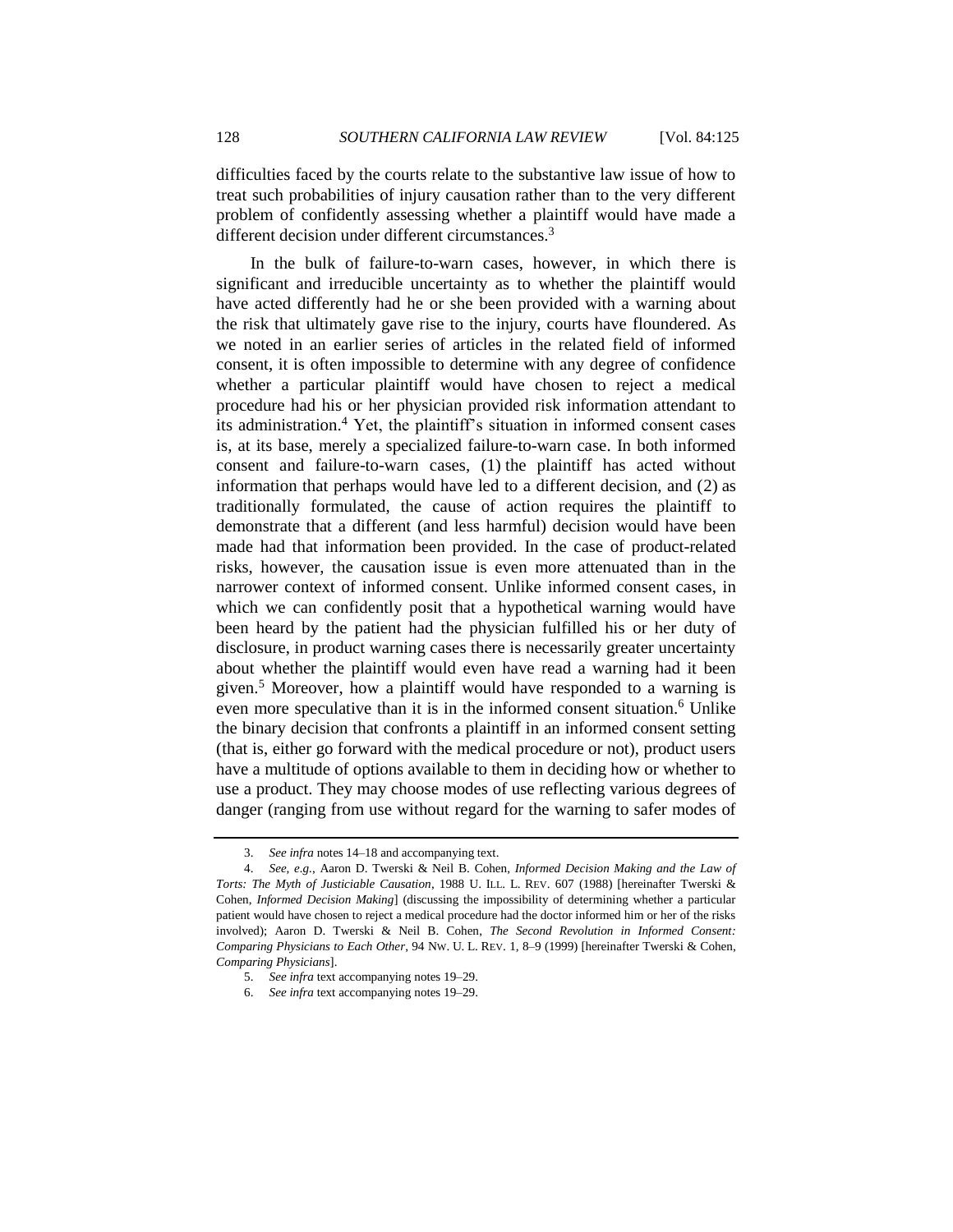use) or they may choose to use a different product entirely for the task at hand.

This dilemma, which makes it nearly impossible in any real sense for an injured end user to demonstrate by a preponderance of the evidence that he or she would have heeded a hypothetical warning that the manufacturer hypothetically may have given and thereby avoided injury, has not gone unnoticed. Scholars have advocated and many courts have adopted a "heeding presumption,"7 shifting either the burden of coming forward or the burden of proof to the manufacturer.<sup>8</sup> As a practical matter, many of the decisions implementing the heeding presumption have imposed the functional equivalent of enterprise liability in failure-to-warn cases.<sup>9</sup> On the other hand, a fair number of courts have refused to adopt a heeding presumption,<sup>10</sup> or have permitted the rebuttal of the heeding presumption on specious grounds, $11$  leaving the plaintiff in jeopardy of no recovery whatsoever. Despite the application of the heeding presumption, the problem persists. Even in cases in which we have good reason to believe that *some* users would have been influenced by a warning, we have no way to separate those users from others who would not have been so influenced.

In this Article, we argue that the traditional tort system applied without artificial presumptions and the proposed solutions (court created and academically advocated) intended to change the results that would follow from the application of traditional rules—both of which are essentially all-or-nothing approaches in which the end user is either held to have established causation or not—are inappropriate for failure-to-warn

<sup>7.</sup> *See, e.g.*, David A. Fischer, *Causation in Fact in Product Liability Failure to Warn Cases*, 17 J. PRODUCTS & TOXIC LIABILITY 271, 274–75 (1995); Mark Geistfeld, *Inadequate Product Warnings and Causation*, 30 U. MICH. J.L. REFORM 309, 310 n.7 (1997); Alan Schwartz, *Causation in Private Tort Law: A Comment on Kelman*, 63 CHI.-KENT L. REV. 639, 644 (1987). The seminal case advocating a rebuttable presumption that a warning, had it been given, would have been read and heeded is *Technical Chemical Co. v. Jacobs*, 480 S.W.2d 602, 606 (Tex. 1972). Other states have followed suit. *E.g.*, Nissen Trampoline Co. v. Terre Haute First Nat'l Bank, 332 N.E.2d 820, 826 (Ind. Ct. App. 1975), *rev'd on other grounds*, 358 N.E.2d 974 (Ind. 1976); Coffman v. Keene Corp., 628 A.2d 710, 720 (N.J. 1993); Seley v. G.D. Searle & Co., 423 N.E.2d 831, 838 (Ohio 1981); Cunningham v. Charles Pfizer & Co., 532 P.2d 1377, 1382 (Okla. 1974).

<sup>8.</sup> Throughout this paper we refer to the defendant as the manufacturer. We recognize that under strict liability, the entire distributive chain may be held liable when a product is marketed with inadequate warning. *See* RESTATEMENT (THIRD) OF TORTS: PRODS. LIAB. § 1 cmt. e (1998).

<sup>9.</sup> *See infra* text accompanying notes [33](#page-12-0)[–43.](#page-15-0)

<sup>10.</sup> *See, e.g.*, Latiolais v. Merck & Co., No. CV 06-02208, 2007 WL 5861354, at \*4 (C.D. Cal. Feb. 6, 2007) (stating that no California court has adopted the heeding presumption); Lord v. Sigueiros, No. CV 040243, 2006 WL 1510408, at \*3–4 (Cal. Super. Ct. Apr. 26, 2006); Riley v. Am. Honda Motor Co., 856 P.2d 196, 200 (Mont. 1993); Rivera v. Philip Morris, Inc., 209 P.3d 271, 274 (Nev. 2009).

<sup>11.</sup> *See infra* text accompanying notes [44](#page-15-1)[–65.](#page-18-1)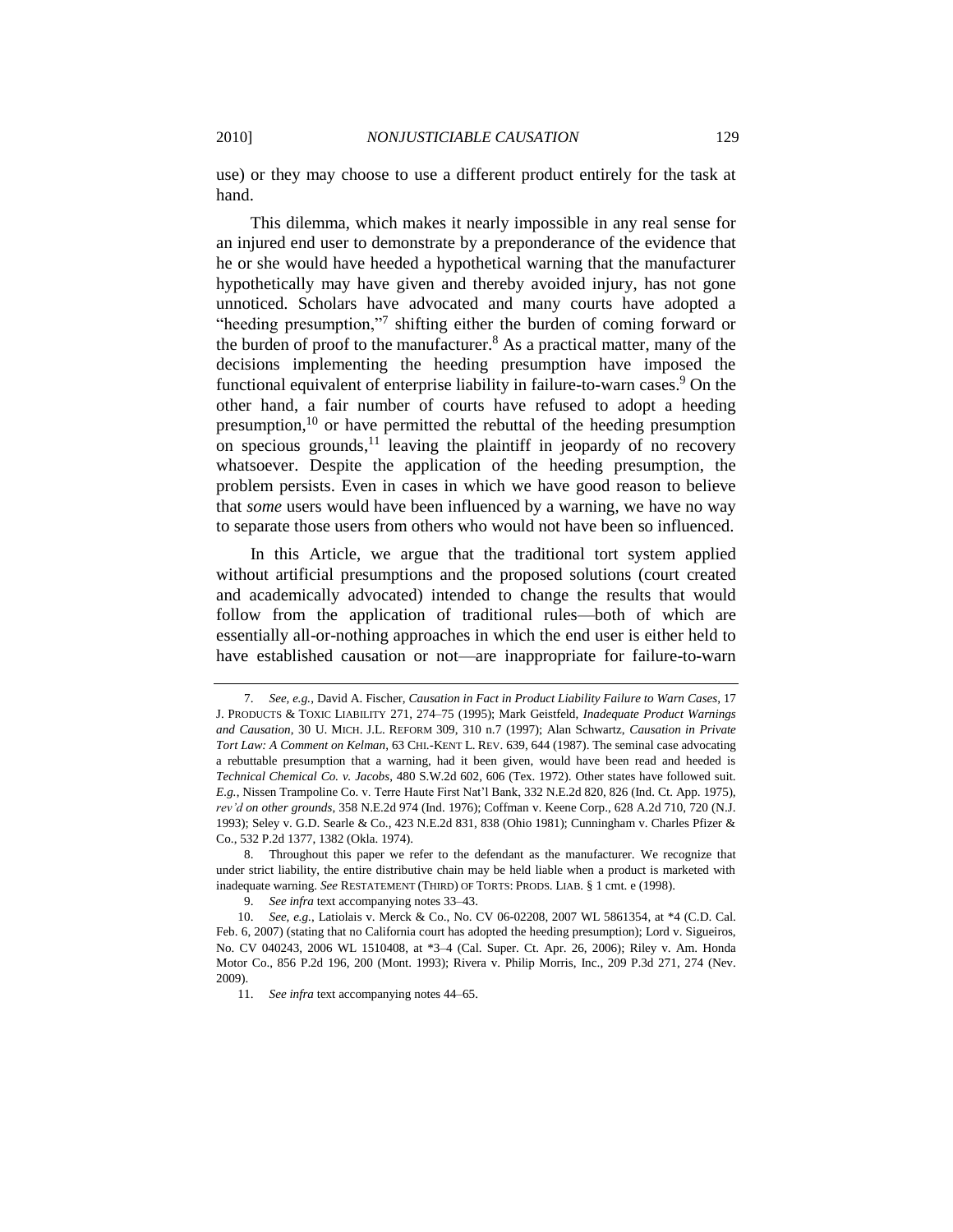<span id="page-5-1"></span><span id="page-5-0"></span>cases. They overcompensate many plaintiffs and undercompensate others, as well as overcompensating plaintiffs as a class or undercompensating plaintiffs as a class. The case for enterprise liability has the support of such noted scholars as Jon Hanson, Douglas Kysar,<sup>12</sup> and Mark Geistfeld.<sup>13</sup> While some of these scholars may advocate enterprise liability in all tort cases—not just those predicated on a failure to warn—we show that, even if one were to limit enterprise liability to failure-to-warn cases, their arguments for that solution to the warning problem are seriously flawed.

We suggest an entirely different approach to the warning problem. Under current law, our view is that the all-or-nothing nature of the problem springs from the largely nonjusticiable issue of decision causation. We suggest eliminating decision causation as the "make or break" issue and instead propose that the elements of fault and causation be addressed together, rather than separately, to provide a unified fault-cause metric for determining the extent of liability.

In Part II of this Article, we demonstrate why the causation issue in failure-to-warn cases is nonjusticiable. In Part III we examine the responses that product liability law has provided in attempting to deal with the nonjusticiability of causation. In Part IV we examine why the all-ornothing regimes are both ideologically flawed and practically unworkable. In Part V we present our proposal for an integrated fault-cause question. Finally, in Part VI we examine the problems in implementing our proposal and argue that, notwithstanding some difficulties, it is the best hope for rationally resolving the ever-elusive hypothetical but-for causation question. In Part VII we conclude.

<sup>12.</sup> *See, e.g.*, Jon D. Hanson & Douglas A. Kysar, *Taking Behavioralism Seriously: Some Evidence of Market Manipulation*, 112 HARV. L. REV. 1420 (1999) [hereinafter Hanson & Kysar, *Some Evidence of Market Manipulation*]; Jon D. Hanson & Douglas A. Kysar, *Taking Behavioralism Seriously: The Problem of Market Manipulation*, 74 N.Y.U. L. REV. 630 (1999) [hereinafter Hanson & Kysar, *Problem of Market Manipulation*]. For a rebuttal, see James A. Henderson, Jr. & Jeffrey J. Rachlinski, *Product-Related Risk and Cognitive Biases: The Shortcomings of Enterprise Liability*, 6 ROGER WILLIAMS U. L. REV. 213 (2000); and for a surrebuttal, see Jon D. Hanson & Douglas A. Kysar, *Taking Behavioralism Seriously: A Response to Market Manipulation*, 6 ROGER WILLIAMS U. L. REV. 259 (2000) [hereinafter Hanson & Kysar, *Response to Market Manipulation*].

<sup>13.</sup> Mark Geistfeld, *Implementing Enterprise Liability: A Comment on Henderson and Twerski*, 67 N.Y.U. L. REV. 1157 (1992). For a response, see James A. Henderson, Jr. & Aaron D. Twerski, *The Unworkability of Court-Made Enterprise Liability: A Reply to Geistfield*, 67 N.Y.U. L. REV. 1174 (1992).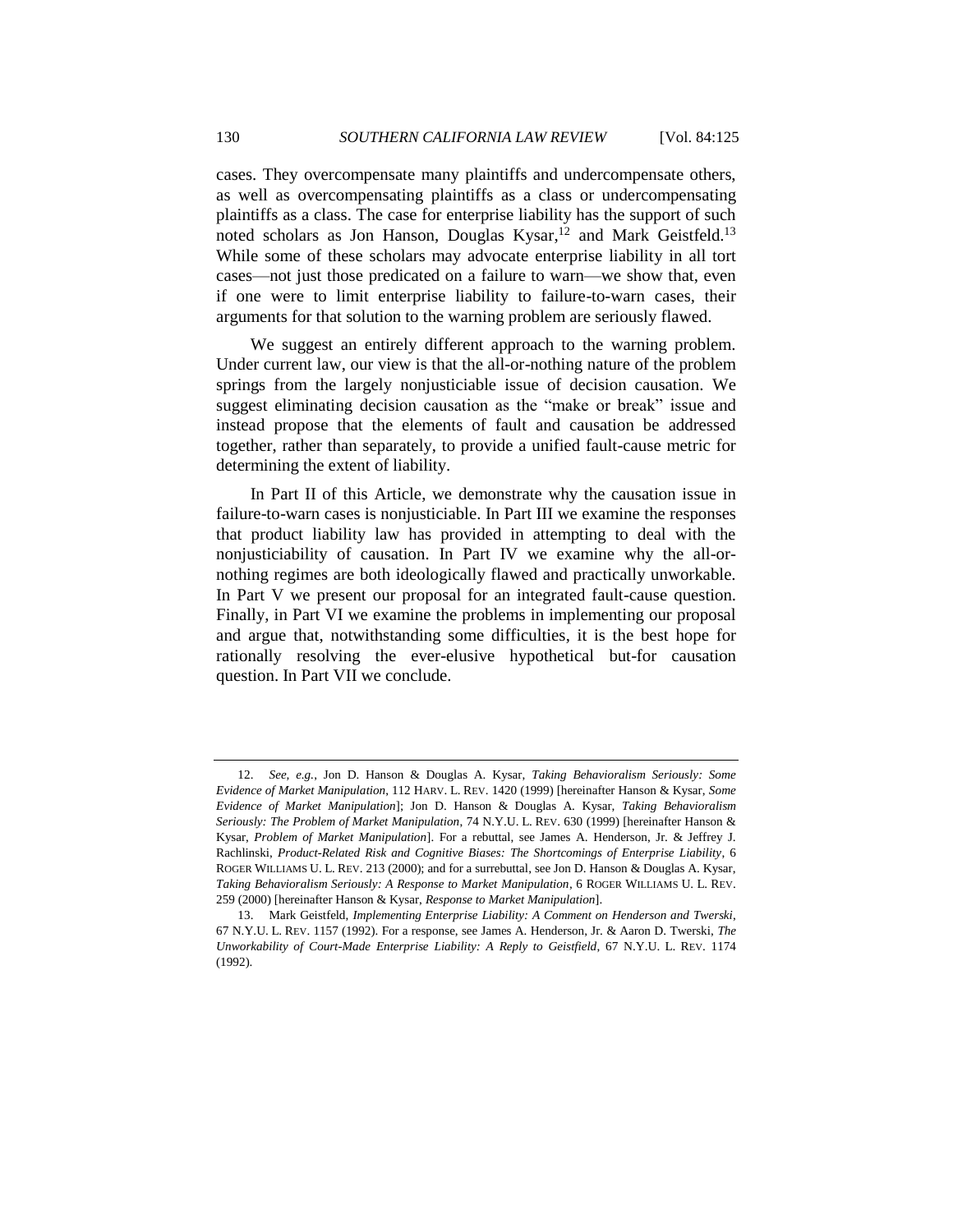# <span id="page-6-0"></span>II. THE NONJUSTICIABILITY OF CAUSATION IN MOST FAILURE-TO-WARN CASES

<span id="page-6-1"></span>In every failure-to-warn case there are two major causation issues: injury causation and decision causation. First, a plaintiff must establish that the product caused his or her injury.<sup>14</sup> For example, in many pharmaceutical failure-to-warn cases, the plaintiff may allege that the drug manufacturer failed to provide adequate warning of the risks associated with taking the drug. Defendants often respond that the plaintiff did not contract the disease or other ailment forming the basis for the suit from the drug but rather from another source.<sup>15</sup> In some instances, defendants lay the blame on background risk and claim that evidence of general causation is unavailable.<sup>16</sup> In other instances, if general causation supports the claim that the drug was capable of causing the disease, the defendant may argue that specific causation cannot be established because in the plaintiff's case the disease may have been brought about by a medical condition unrelated to the drug.<sup>17</sup> These causation issues are subject to proof or disproof based on hard science. They have been the subject of much debate in the post-*Daubert* era and are not the subject of concern in this paper.<sup>18</sup>

<span id="page-6-2"></span>The issue of decision causation in failure-to-warn cases has proven to

16. A plaintiff must establish that the defendant's product is capable of causing the illness suffered by the plaintiff. This proof may be accomplished through the use of expert testimony. The seminal case setting forth the standard for the admissibility of expert evidence in the federal courts is *Daubert v. Merrell Dow Pharmaceuticals, Inc.*, 509 U.S. 579 (1993).

17. *See, e.g.*, Cavello v. Star Enter., 892 F. Supp. 756, 771 (E.D. Va. 1995) ("If other possible causes of an injury cannot be ruled out, or at least the probability of their contribution to causation minimized, then the 'more likely than not' threshold for proving causation may not be met."), *aff'd in part, rev'd in part*, 100 F.3d 1050 (4th Cir. 1996). For a comprehensive discussion of general and specific causation in the post-*Daubert* era, see RESTATEMENT (THIRD) OF TORTS: LIAB. FOR PHYSICAL & EMOTIONAL HARM § 28 cmt. c & reporters' note at 443–63 (2010).

18. For review of post-*Daubert* developments, see HENDERSON & TWERSKI, *supra* note [14,](#page-6-1) at 122–33. For the view that post-*Daubert* courts are too restrictive with respect to admissibility decisions, see Neil B. Cohen, *The Gatekeeping Role in Civil Litigation and the Abdication of Legal Values in Favor of Scientific Values*, 33 SETON HALL L. REV. 943 (2003). For the view that the application of *Daubert* masks fundamental issues of liability in prescription drug failure-to-warn cases because the difficulty in proving causation negates the plaintiff's right to choose to be exposed to material risk, see Margaret A. Berger & Aaron D. Twerski, *Uncertainty and Informed Choice: Unmasking* Daubert, 104 MICH. L. REV. 257 (2005).

<sup>14.</sup> *See* JAMES A. HENDERSON, JR. & AARON D. TWERSKI, PRODUCTS LIABILITY: PROBLEMS AND PROCESS 120–21 (6th ed. 2008); OWEN, *supra* not[e 1,](#page-2-0) § 11.2, at 733.

<sup>15.</sup> *See, e.g.*, Rider v. Sandoz Pharm. Corp., 295 F.3d 1194, 1196 (11th Cir. 2002) (holding that the plaintiffs' expert testimony linking the drug to their strokes was properly excluded by the district court for lack of reliability); Brock v. Merrell Dow Pharm., Inc., 874 F.2d 307, 315 (5th Cir. 1989) (applying Texas law and holding that the plaintiff "did not present sufficient evidence regarding causation").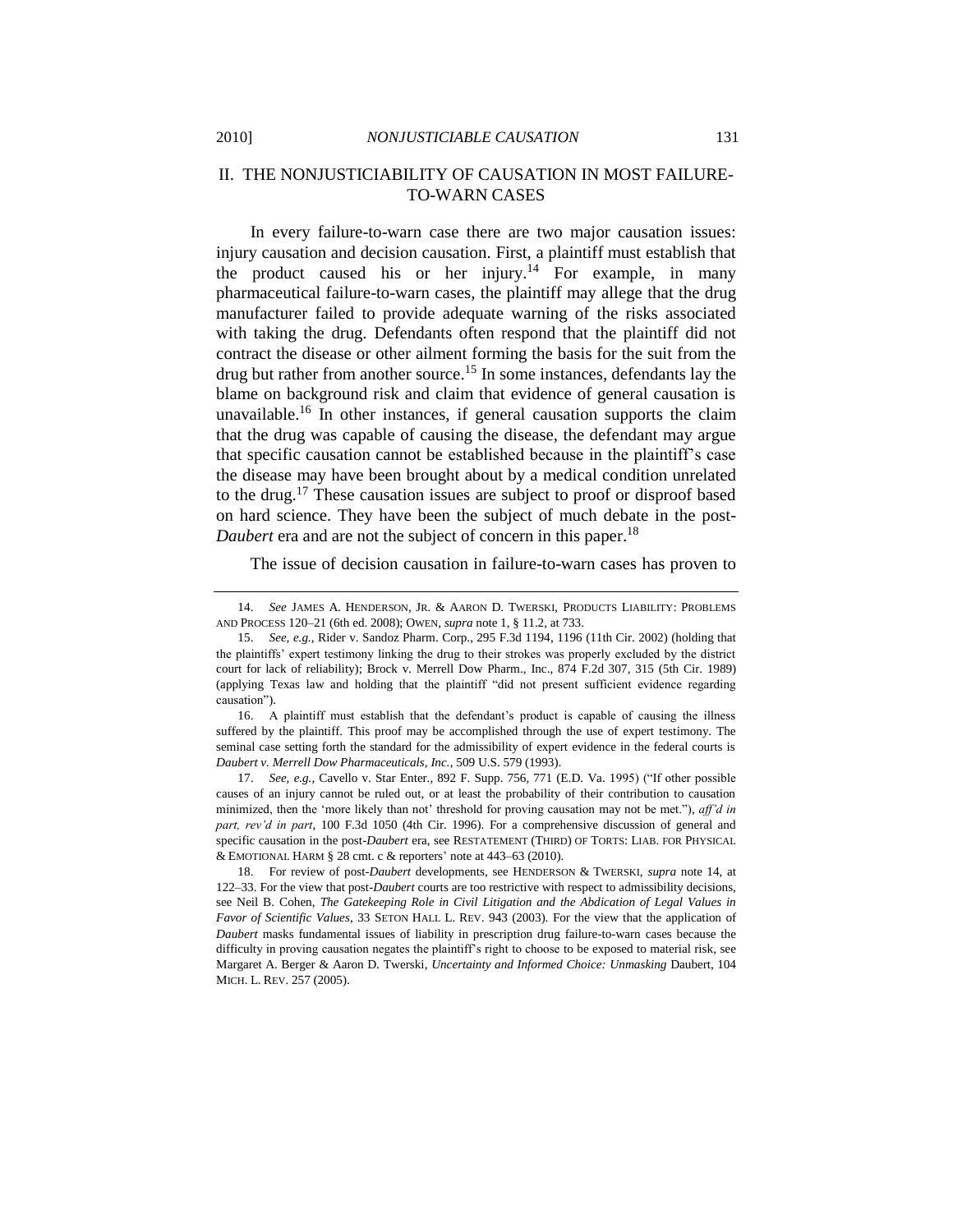be especially problematic to the law. Would the end user have made a different decision as to how to use the product if an adequate warning about its risks had been given? Assuming a fact finder decides that a product was not reasonably safe because either it bore no warning or the warning was inadequate, the causation issue must confront three areas of uncertainty. First, how would the hypothetical warning have been phrased? After all, many different possible warnings could be considered reasonable and thus satisfy the manufacturer's duty to warn, yet a particular end user might react differently to reasonable warnings that vary in their phrasing and display. Second, would the end user have read the warning had it been given? Third, would the end user have acted differently to reduce the risk in accordance with the warning?

<span id="page-7-0"></span>Over the past two decades social scientists have investigated the efficacy of warnings and the variables that may impact end-user decisions as to how to use a product. The literature is vast.<sup>19</sup> The number of variables that affect whether a particular plaintiff would or would not have read or heeded a warning is so substantial that it is sheer folly to predict whether in any given setting a warning or an alternative warning would have been efficacious. A few such variables are summarized here:

<span id="page-7-1"></span>(1) *Readability*. Researchers have identified more than one hundred indices of readability, reading level, or complexity of written material. The choice of words and complexity of sentence structure may depend on the target audience.<sup>20</sup> To decide whether any given plaintiff would have read the warning or altered behavior had a different warning been given would

For a review of the most commonly used readability tests, see George R. Klare, *Assessing Readability*, 10 READING RES. Q. 62 (1974–1975).

<sup>19.</sup> For an excellent collection of articles on this topic, see WARNINGS AND RISK COMMUNICATION (Michael S. Wogalter, David M. Dejoy & Kenneth R. Laughery eds., 2005).

<sup>20.</sup> *See* S. David Leonard, Hajime Otani & Michael S. Wogalter, *Comprehension and Memory*, *in* WARNINGS AND RISK COMMUNICATION, *supra* note [19,](#page-7-0) at 139, 146 ("For example, most of the readability formulae assume that all shorter words and sentences are more understandable than longer ones. . . . [B]ut using shorter words and sentences will not automatically enhance understanding."); Stephen L. Young & David R. Lovvoll*, Intermediate Processing Stages: Methodological Considerations for Research on Warnings*, *in* WARNINGS AND RISK COMMUNICATION, *supra* not[e 19,](#page-7-0) at 23, 31; N. Clayton Silver et al., *Warnings and Purchase Intention For Pest-Control Products*, 4 FORENSIC REP. 17, 29 (1991) ("Because most warning guidelines recommend that well-designed warnings should be concise and written for the reading level of the lowest ability user, we expected that people would be more willing to read shorter, lower-grade level warnings. Our results, however, indicated just the opposite. The correlations showed that people were more willing to read warnings that had text containing more statements and more difficult material."). N. Clayton Silver and colleagues speculate that the participants in the study were taken from populations with higher reading levels than the general population. Silver et al., *supra*, at 29. We note that the difficulty in choosing a reading level, given the great variability among users, is a substantial problem in formulating an alternative warning and in deciding whether an alternative warning would have been read and heeded.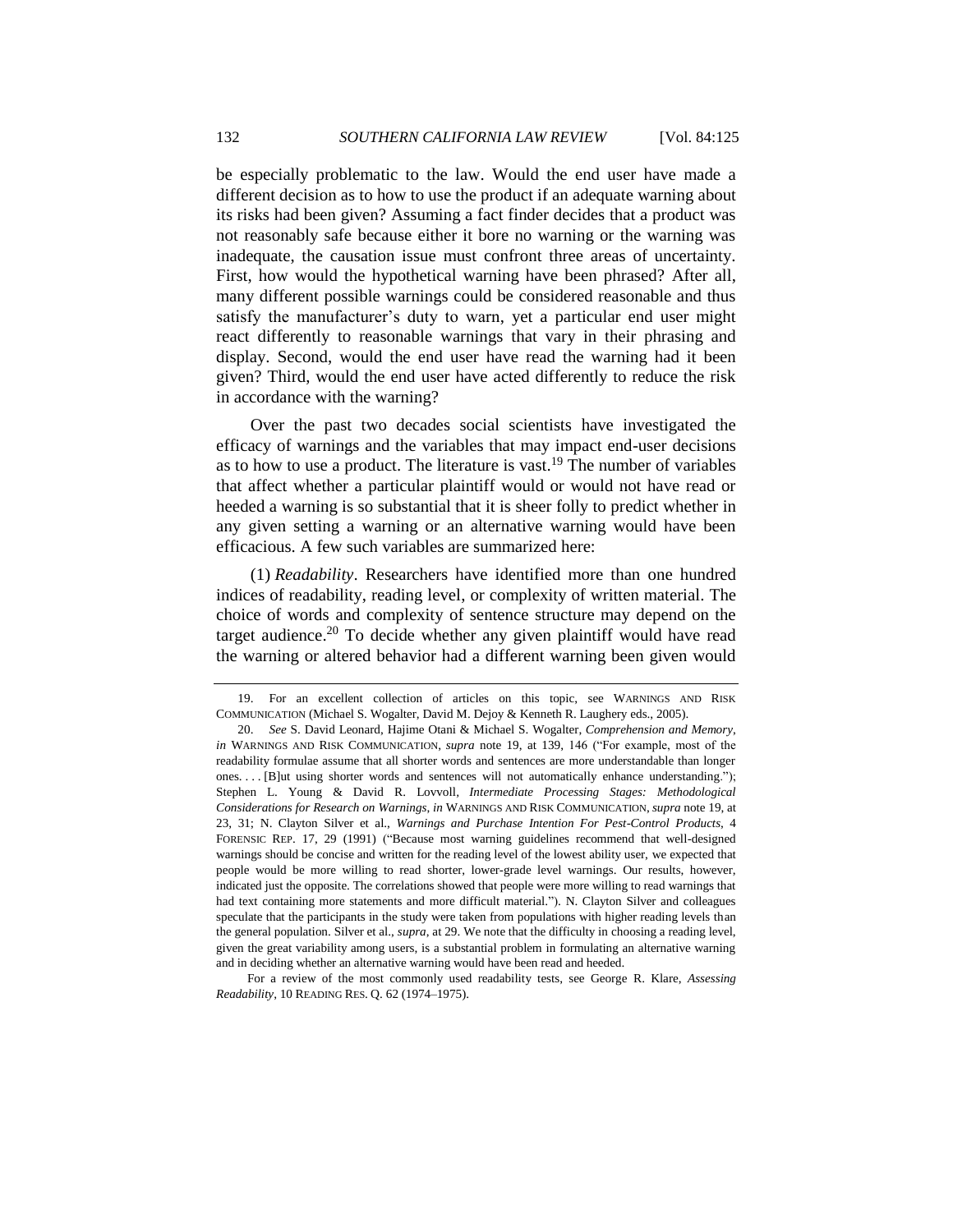require an individual assessment of each particular plaintiff.

(2) *Coherence*. How the message is presented may have a profound effect on its comprehensibility. Relatively minor wording differences may affect whether a given plaintiff would have understood the warning.<sup>21</sup>

(3) *Brevity and length of warnings*. Although short warnings are more effective, the optimum length of warnings is a matter of debate and is highly contextual.<sup>22</sup>

<span id="page-8-0"></span>(4) *Location of warnings*. Investigators disagree, for example, about whether warnings should be set off in a separate "Warnings" section or should be integrated in the instructions for use. $2<sup>3</sup>$ 

Of even greater significance are the attitudes and beliefs that a particular plaintiff brings to product use. Biases in risk perception have a profound effect on how a user may react to a warning:

(1) *Overconfidence and optimism*. Numerous studies demonstrate that although people may be able to give fairly accurate assessments of the risks associated with various consumer products, they do not think that the risks apply to them personally.<sup>24</sup>

(2) *Availability*. The tendency to overestimate infrequent causes of

24. Sarah Lichtenstein et al., *Judged Frequency of Lethal Events*, 4 J. EXPERIMENTAL PSYCHOL.: HUM. LEARNING & MEMORY 551, 574–76 (1978); Neil D. Weinstein, *Unrealistic Optimism About Susceptibility to Health Problems: Conclusions from a Community-Wide Sample*, 10 J. BEHAV. MED. 481, 481 (1987).

<sup>21.</sup> G. Ray Funkhouser, *An Empirical Study of Consumers' Sensitivity to the Wording of Affirmative Disclosure Messages*, 3 J. PUB. POL'Y & MARKETING 26, 27 (1984) (showing that versions of affirmative disclosures that differed in relatively slight and subtle ways produced significant differences in consumer comprehension); Christopher M. Heaps & Tracy B. Henley, *Language Matters: Wording Considerations in Hazard Perception and Warning Comprehension*, 133 J. PSYCHOL. 341, 350 (1999) ("Although more explicit and definite wording in product labels results in a generally more believable warning, the improved warning's credibility may not necessarily translate into safer consumer behavior.").

<sup>22.</sup> *See, e.g.*, Young & Lovvoll, *supra* not[e 20,](#page-7-1) at 31.

<sup>23.</sup> *Id.* at 125–26, 241–42. Several studies support the notion that, contrary to common belief, warnings should not be set off in a separate section. These studies found greater compliance when the warnings were placed in the instruction section of the label. *See, e.g.*, J. Paul Frantz, *Effect of Location and Presentation Format on Attention to and Compliance with Product Warnings and Instructions*, 24 J. SAFETY RES. 131, 132–33 (1993); J. Paul Frantz, *Effect of Location and Procedural Explicitness on User Processing of and Compliance with Product Warnings*, 36 HUM. FACTORS 532, 543 (1994). *See also* Keyla Friedmann, *The Effect of Adding Symbols to Written Warning Labels on User Behavior and Recall*, 30 HUM. FACTORS 507, 514 (1988) ("Almost  $20%$  of the subjects . . . read only the first sentence of the warning."); Jill Annette Strawbridge, *The Influence of Position, Highlighting, and Imbedding on Warning Effectiveness*, 30 PROC. HUM. FACTORS SOC'Y 716, 719 (1986) (―Approximately 35% of the subjects reported that once they had read far enough into the Warning section to realize what it was, they stopped reading and continued on.").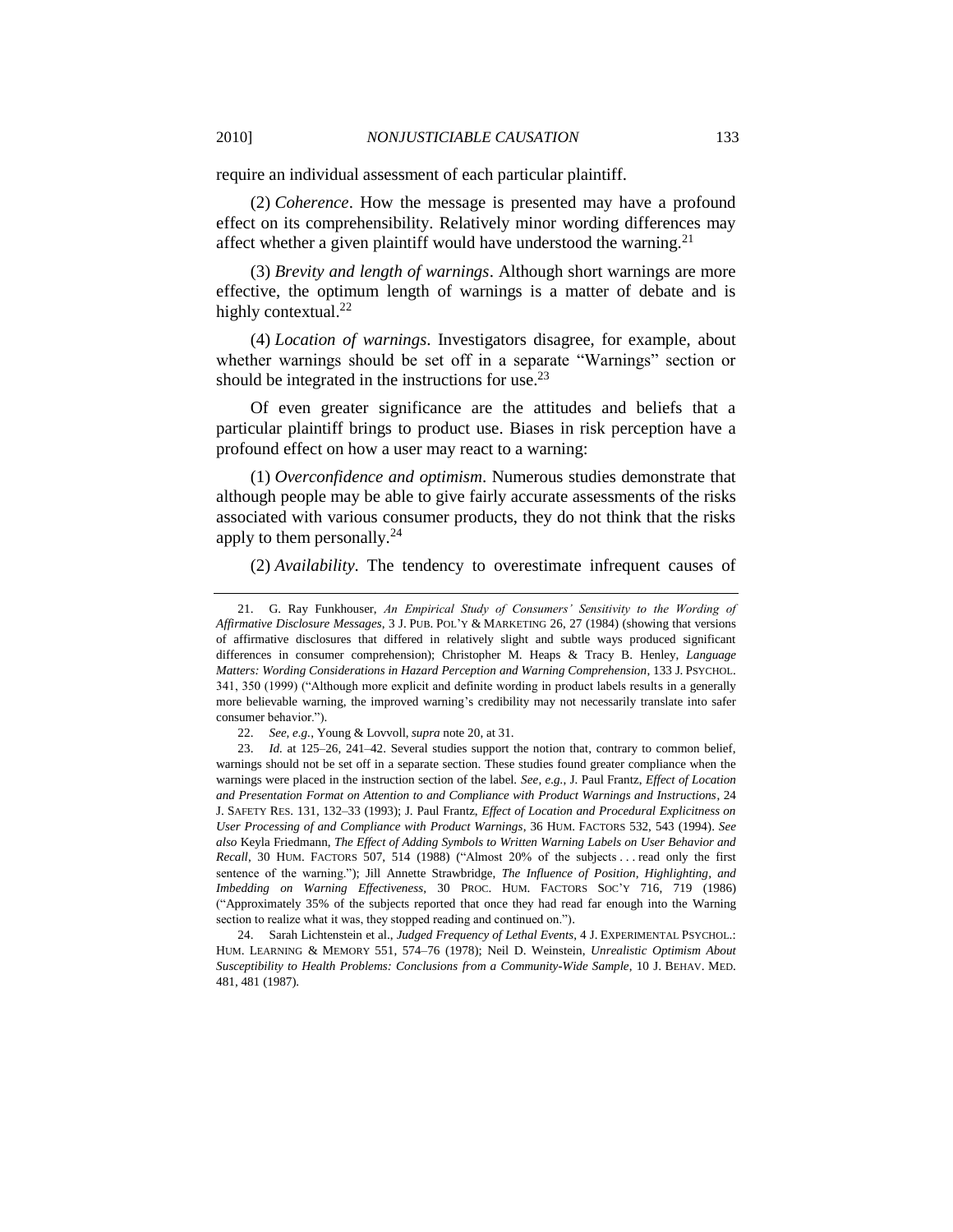injury and underestimate frequent causes may be dependent on how available information regarding injury frequency is to the particular plaintiff. A plaintiff may be motivated to heed a warning because the injury was the subject of media coverage or occurred to someone that the plaintiff knew, but may disregard warnings that lack a similar sense of immediacy or availability.<sup>25</sup>

(3) *Suppression*. Consumers who have preconceived notions about the risk associated with the use of a product are likely to disregard information in a warning that is inconsistent with their preconceived opinions.  $2<sup>6</sup>$ 

<span id="page-9-0"></span>(4) *Familiarity*. Closely related is the phenomenon that consumers who have personal familiarity with a product are likely to be resistant to new information or warnings about dangers associated with the product.<sup>27</sup>

(5) *Attitudes toward risk*. Consumers exposed to the same perceived level of hazard may respond differently given their relative averseness to risk.<sup>28</sup>

In light of these variables, it is not surprising that the following studies show a marked difference between those who noticed, read, and complied with warnings.

<sup>25.</sup> *See* Twerski & Cohen, *Informed Decision Making*, *supra* note [4,](#page-3-0) at 632–34; Michael S. Wogalter, Douglas J. Brems & Elaine G. Martin, *Risk Perception of Common Consumer Products: Judgments of Accident Frequency and Precautionary Intent*, 24 J. SAFETY RES. 97, 98 (1993).

<sup>26.</sup> *See* David M. DeJoy, *Attitudes and Beliefs*, *in* WARNINGS AND RISK COMMUNICATION, *supra*  note [19,](#page-7-0) at 186, 196, 200-01 & tbl.9.5. The authors note that "people holding preconceived notions about the risk associated with a particular product . . . will ignore or misappraise new information if it is inconsistent with their current thinking." *Id.* at 196. When they do not hold strong views, they are at the mercy of how warnings are framed. For an extensive discussion about how framing influences decisionmaking, see Twerski & Cohen, *Informed Decision Making*, *supra* note [4,](#page-3-0) at 634–39. To credibly assess the causal relationship between a failure to warn and plaintiff conduct, one would have to determine a multitude of hypotheticals with different framing perspectives—a task beyond the capacity of any court to accomplish.

<sup>27.</sup> *See* DeJoy, *supra* not[e 26,](#page-9-0) at 199–203.

<sup>28.</sup> Thomas J. Ayres et al., *What Is a Warning and When Will It Work?*, 33 PROC. HUM. FACTORS SOC'Y 426, 428 (1989).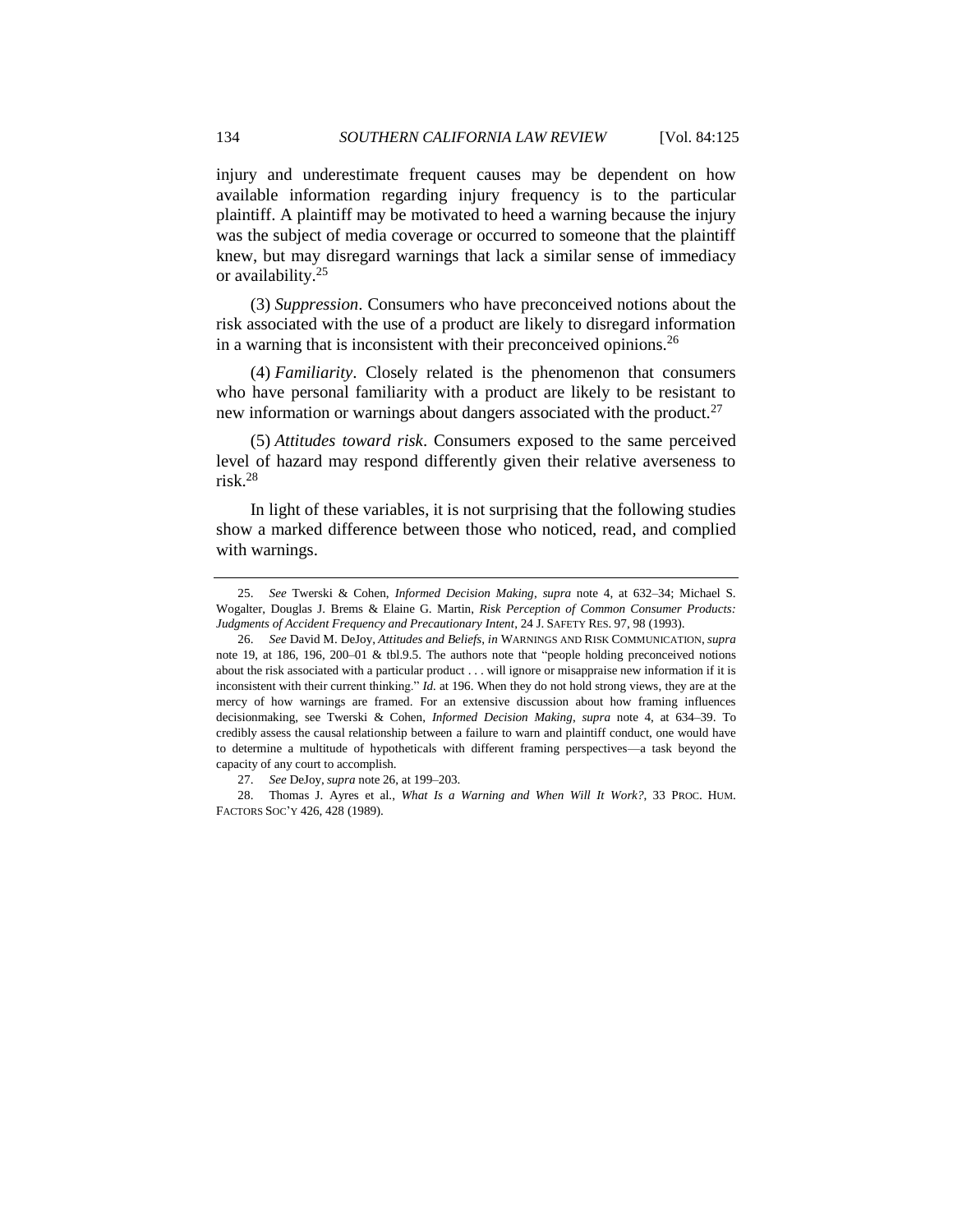| Study                                  | <i>Noticed</i> $(\%)$ | Read (%) | Complied $(\% )$ |
|----------------------------------------|-----------------------|----------|------------------|
| Frantz and Rhoades (1993) <sup>a</sup> | 57                    | 42       | 28               |
| Friedmann $(1988)^{b}$                 | 88                    | 46       | 27               |
| Otsubo $(1988)^c$                      | 64                    | 39       | 26               |
| Strawbridge $(1986)^d$                 | 91                    | 77       | 37               |

TABLE. Percentages of Subjects Who Noticed, Read, and Complied with Warnings

*Note*: This table is taken from DeJoy, *supra* not[e 26,](#page-9-0) at 187 tbl.9.1.

<sup>a</sup> J. Paul Frantz & Timothy P. Rhoades, *A Task-Analytic Approach to the Temporal and Spatial Placement of Product Warnings*, 35 HUM. FACTORS 719, 721–23, 729 (1993) (involving an experimental study on file cabinets with warnings that alerted the user to dangers of tipping when improperly loaded).

<sup>b</sup> Friedmann, *supra* note [23,](#page-8-0) at 515 (describing an experimental study warning about dangers of eye contact and inhalation of liquid drain opener and wood cleaner).

c Shirley M. Otsubo, *A Behavioral Study of Warning Labels for Consumer Products: Perceived Danger and Use of Pictographs*, 32 HUM. FACTORS SOC'Y 536, 537–38 (1988) (explaining an experimental study of an electric saw with warnings for users to wear gloves to avoid being cut by a sharp blade).

<sup>d</sup> Strawbridge, *supra* note [23,](#page-8-0) at 716–20 (describing an experimental study on a liquid adhesive with warnings that the bottle contained acid and should be shaken before use to prevent injury).

The variables do not demonstrate that warnings are worthless. Some users will be attentive and will alter their behavior to heed a warning. But the number of variables that can increase or decrease the impact of a warning makes it clear that attempting to draw a causal relationship between the absence of an adequate warning and a plaintiff's subsequent injury is simply not justiciable. Courts would have to examine the mindset of any given plaintiff with regard to each of the variables set forth (and many others not listed) to determine whether a warning would have made a difference. Furthermore, to the extent that several alternative warnings may be reasonable, it is impossible to tell whether a particular plaintiff would have responded to one or another of the alternatives.

The implication of this indeterminacy, if the causation requirement is applied honestly, is that few plaintiffs, if any, could win a failure-to-warn case. After all, even the most optimistic studies have shown that well less than half of those to whom warnings are provided actually comply with them. Thus, a majority of injuries that occur in the absence of a warning would occur even if a warning were given. This of course means that to have any hope of demonstrating decision causation by a preponderance of the evidence, a plaintiff would need to show that he or she is more likely than the typical product user to have noticed, read, and heeded the hypothetical warning. Given the speculative nature of the inquiry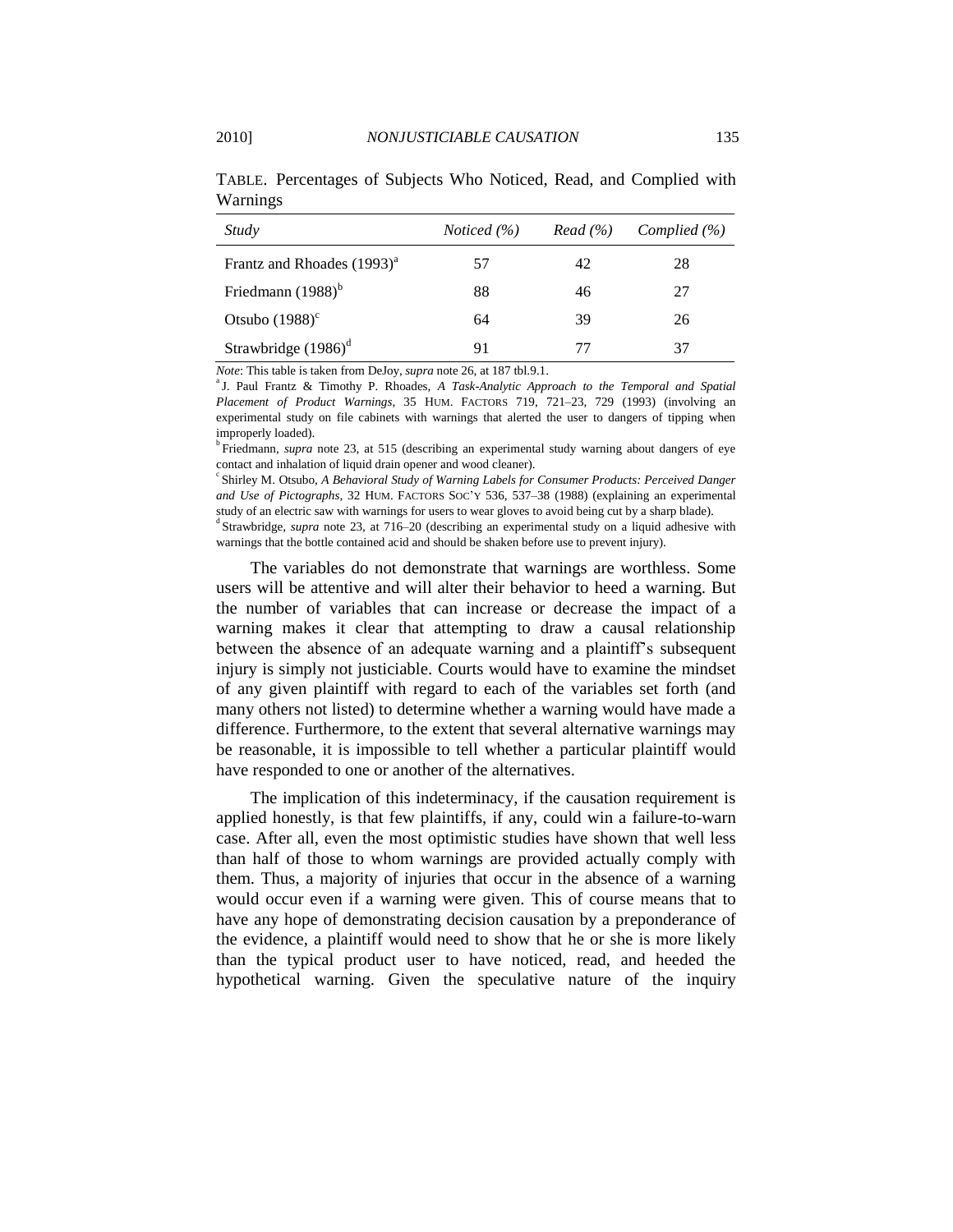(including the choice of a particular hypothetical warning), however, it would be nearly impossible for most plaintiffs to demonstrate decision causation by a preponderance of the evidence. Accordingly, under an honest application of the causation requirement, most plaintiffs in failureto-warn cases that are adjudicated under traditional tort standards should probably lose. 29

<span id="page-11-1"></span>Yet, this result would be highly unsatisfactory. While there may be no credible proof that any particular user of a dangerous product would have avoided injury had a warning been given, this is not the same thing as saying that no injuries are caused by a failure to warn. For example, the studies summarized above each show that over a quarter of the subjects noticed, read, and complied with the warning presented. Avoidance of the risk associated with the product by these users could have prevented over a quarter of the injuries associated with the risk. A tort system that does not provide some relief for those injuries undercompensates victims and underdeters dangerous behavior by manufacturers. Thus, the result of applying an all-or-nothing decision-causation standard in warning cases is not acceptable. This is not a critique of traditional proof rules in individual tort cases, which provide complete recovery for a plaintiff who demonstrates by a preponderance facts supporting recovery yet provide no recovery to a plaintiff who fails to reach that probability threshold. In those cases, the legal system is awarding a verdict that is consistent with its best assessment of uncertain facts. In warning cases, on the other hand, denying recovery to *all* injured users when there is a high degree of confidence that many injuries would have been prevented by a warning (or vice versa) is *inconsistent* with the legal system's best assessment of the facts.

## <span id="page-11-0"></span>III. HOW PRODUCT LIABILITY LAW HAS DEALT WITH THE NONJUSTICIABILITY OF CAUSATION

American courts have been uneven in their treatment of causation in failure-to-warn cases. Under the guise of the heeding presumption, some courts have done away with causation as an element of the cause of action, effectively applying enterprise liability to warning cases. Others have demanded rigorous proof of causation, thus erecting an almost unscalable barrier to recovery.

Courts applying the heeding presumption almost invariably cite as authority comment j to section 402A of the *Restatement (Second) of Torts*.

<sup>29.</sup> *See* Twerski & Cohen, *Informed Decision Making*, *supra* note [4,](#page-3-0) at 644–45 (arguing that an honest application of causation principles would negate recovery in most informed choice cases).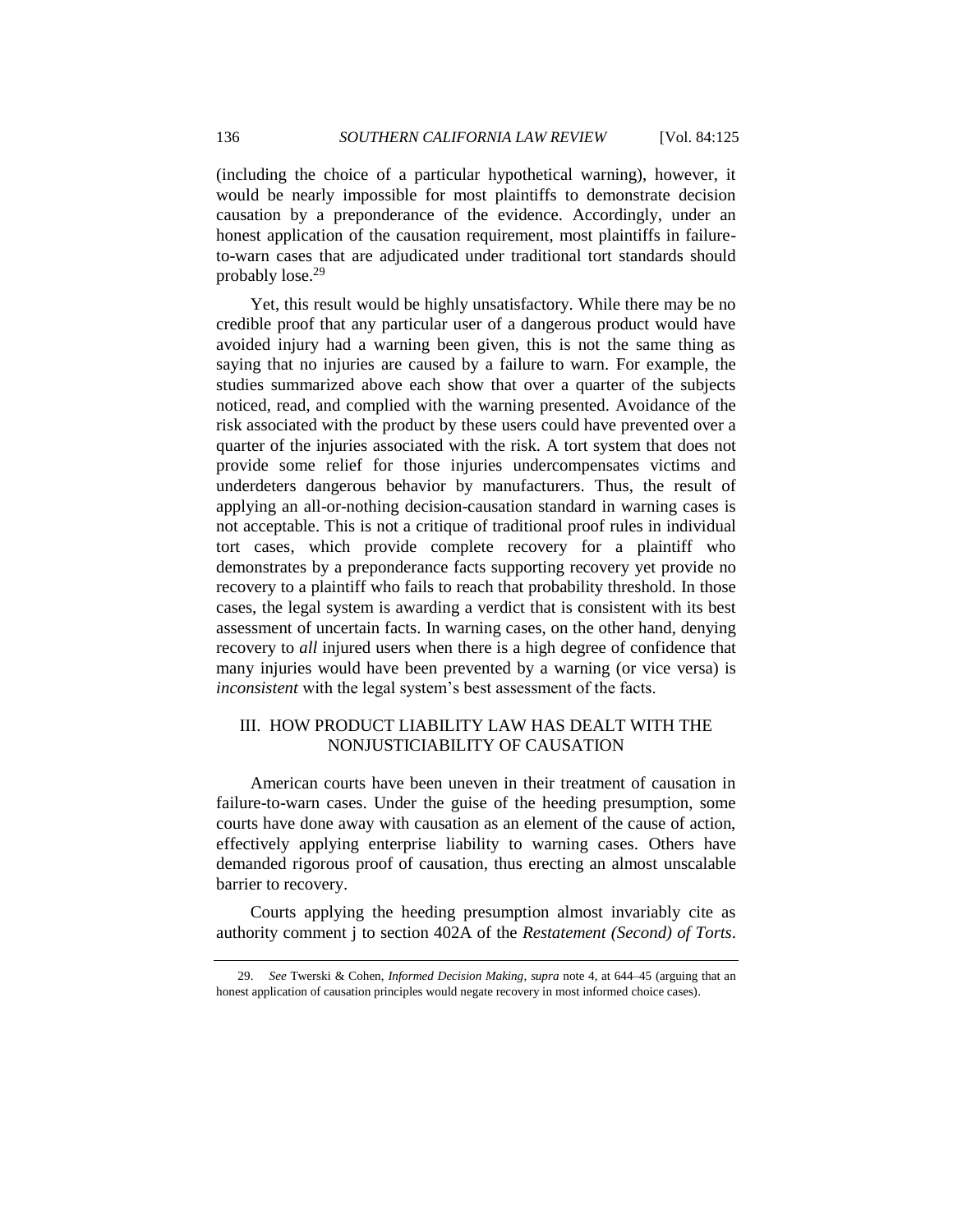The comment provides that "[w]here warning is given, the seller may reasonably assume that it will be read and heeded; and a product bearing such a warning, which is safe for use if it is followed, is not in defective condition, nor is it unreasonably dangerous."30

From this premise, courts argue that if a seller is entitled to a presumption that a warning, when given, will be read and heeded, then the product user is entitled to a similar presumption when a warning is not given—that is, had it been given, it would have been read and heeded. $31$ The logic is flawed. If a product is reasonably designed and accompanied by reasonable warnings, the defendant escapes liability not because there is any assurance that the warning will be read and heeded. Indeed, as we have demonstrated, there is little reason to have confidence that warnings are generally read and heeded. Rather, liability does not attach because the product is simply not defective. The manufacturer has done all it can to make the product reasonably safe. When an appropriate warning is not given, the question that arises is whether the failure to warn was the cause in fact of the plaintiff's harm. Whether any given plaintiff would have read and heeded a warning raises a difficult causation problem that is not informed by comment j's assumption that a product with adequate warnings is simply not defective.  $32$ 

<span id="page-12-0"></span>The heeding presumption has, in many jurisdictions, taken on the face of enterprise liability.<sup>33</sup> *Liriano v. Hobart Corp.*<sup>34</sup> is illustrative. The plaintiff, a seventeen-year-old recent immigrant from the Dominican Republic, was hired by a Bronx supermarket, Super Associated, as a

<span id="page-12-1"></span><sup>30.</sup> RESTATEMENT (SECOND) OF TORTS § 402A cmt. j (1965).

<sup>31.</sup> *See, e.g.*, Wooderson v. Ortho Pharm. Corp., 681 P.2d 1038, 1057 (Kan. 1984); Butz v. Werner, 438 N.W.2d 509, 517 (N.D. 1989); Seley v. G.D. Searle & Co., 423 N.E.2d 831, 838 (Ohio 1981).

<sup>32.</sup> This argument is fully developed in James A. Henderson, Jr. & Aaron D. Twerski, *Doctrinal Collapse in Products Liability: The Empty Shell of Failure to Warn*, 65 N.Y.U. L. REV. 265, 278–80 (1990). *See also* Gen. Motors Corp. v. Saenz, 873 S.W.2d 353, 358 (Tex. 1993) (recognizing the logical flaw in drawing authority from comment j to section 402A, but recognizing the heeding presumption on policy grounds).

<sup>33.</sup> In a perceptive article, Professor James Henderson has identified strains of enterprise liability in some failure-to-warn cases. *See* James A. Henderson, Jr., *Echoes of Enterprise Liability in Product Design and Marketing Litigation*, 87 CORNELL L. REV. 958, 989–94 (2002). Henderson identifies *Liriano v. Hobart Corp.*, 170 F.3d 264 (2d Cir. 1999), as a case that effectively imposes enterprise liability. He also suggests that *Ayers v. Johnson & Johnson Baby Products Co.*, 797 P.2d 527 (Wash. Ct. App. 1990), *aff'd*, 818 P.2d 1337 (Wash. 1991); and *Hon v. Stroh Brewery Co.*, 835 F.2d 510 (3d Cir. 1987), are cases that demonstrate a trend toward enterprise liability. This Article argues that the widespread adoption of the heeding presumption has brought enterprise liability to a far broader class of cases than Henderson identifies.

<sup>34.</sup> *Liriano*, 170 F.3d 264. The facts of *Liriano*, summarized here, are fully expanded on in Brief of Defendant Hobart Corp. at 2–5, *Liriano*, 170 F.3d 264 (Nos. 96-9641L, 97-7449).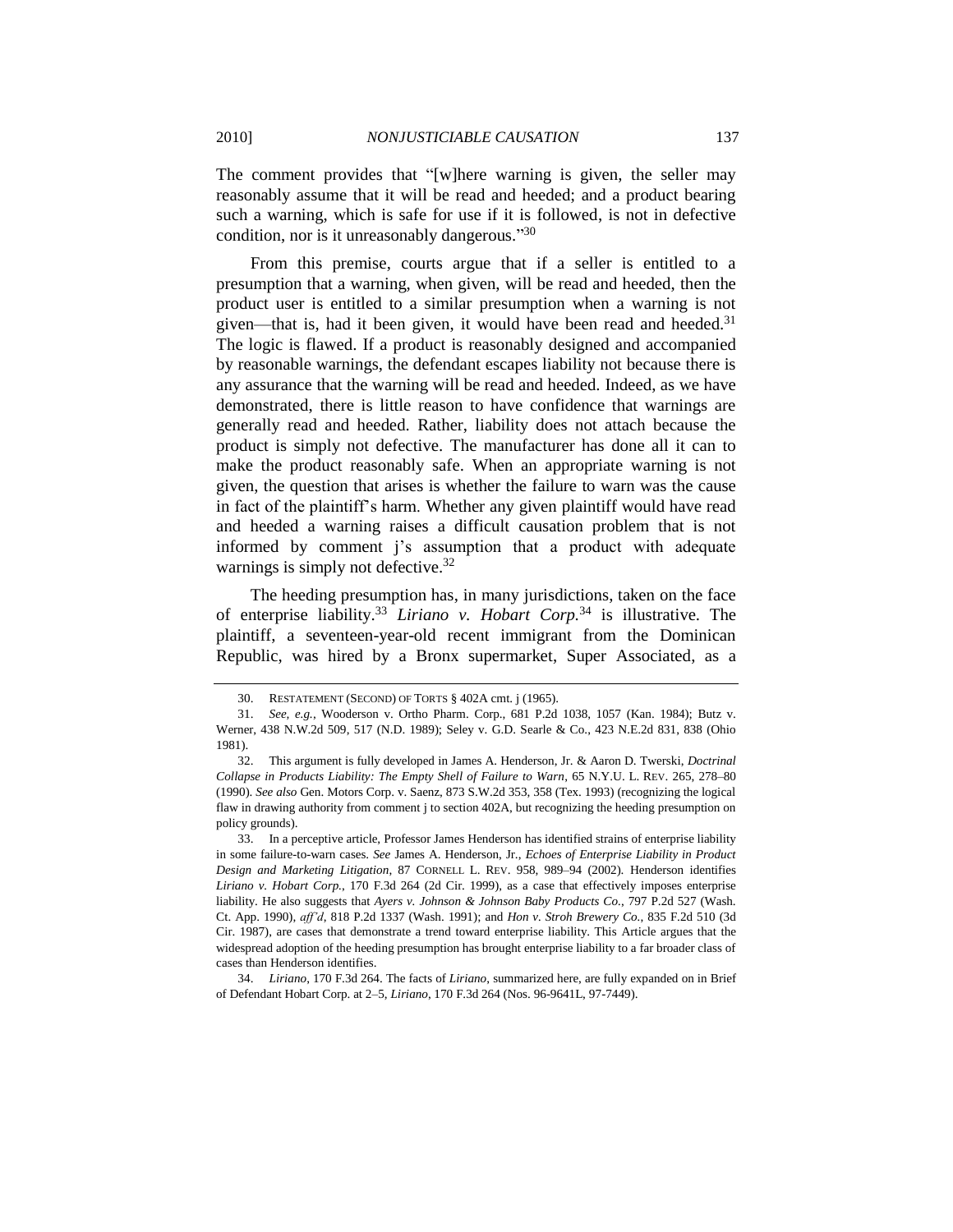butcher's assistant. He was paid \$250 per week in cash (off the books) and was expected to work eight to ten hours a day for as many as seven days per week for the same salary. The plaintiff understood and read very little English at the time of the accident. He was injured on the job when he was feeding meat into a Hobart meat grinder. He pushed his hand deeply into an eight and one half–inch cylinder and it became enmeshed with the grinding mechanism, resulting in the amputation of his right hand and forearm.

The Hobart grinder in question was thirty years old and was equipped with a barrier guard permanently riveted onto the pan in which meat was placed. As designed, the pan had sufficient clearance to allow pieces of meat to enter the cylinder for grinding but the guard made it impossible for the user to get his or her hand into the cylinder. Sometime during the week before the accident, however, an employee of Super Associated sawed off the safety guard, enabling the tragic accident to occur. There was no question that had the safety guard been in place, the plaintiff would not have been injured. The case went to trial solely on the issue of Hobart's failure to provide a postsale warning relating to the danger of operating the grinder without the safety guard. The employee's sole claim was that a warning would have alerted either the employee or his employer to the unsafe condition of the unguarded grinder.<sup>35</sup> In its brief, Hobart argued that any failure to warn could not have been causally related to the plaintiff's injury:

In order to allow such claims to reach the jury this Court would have to believe that, despite the plaintiff's need for a job that compelled him to work 50–70 hours per week for \$250, he would refuse to grind meat and be fired. Or even more unlikely, that the third-party defendant Super Associated, who callously exploited cheap immigrant labor and who removed the safety guard, would suddenly be struck by conscience and stop selling ground meat until a new part with the safety guard in place could be procured.<sup>36</sup>

Despite these arguments, the U.S. Court of Appeals for the Second Circuit upheld a jury verdict in favor of the employee. Speaking for the court, Judge Calabresi found that even if the danger were obvious, the manufacturer still had a duty to inform employees that they need not accept the risks of using unguarded grinders.<sup>37</sup> Furthermore, as to the issue of causation, Calabresi held that when the defendant's negligence had

<sup>35.</sup> *Liriano*, 170 F.3d at 270–71.

<sup>36.</sup> Brief of Defendant Hobart Corp., *supra* not[e 34,](#page-12-1) at 40–41.

<sup>37.</sup> *Liriano*, 170 F.3d at 269–70.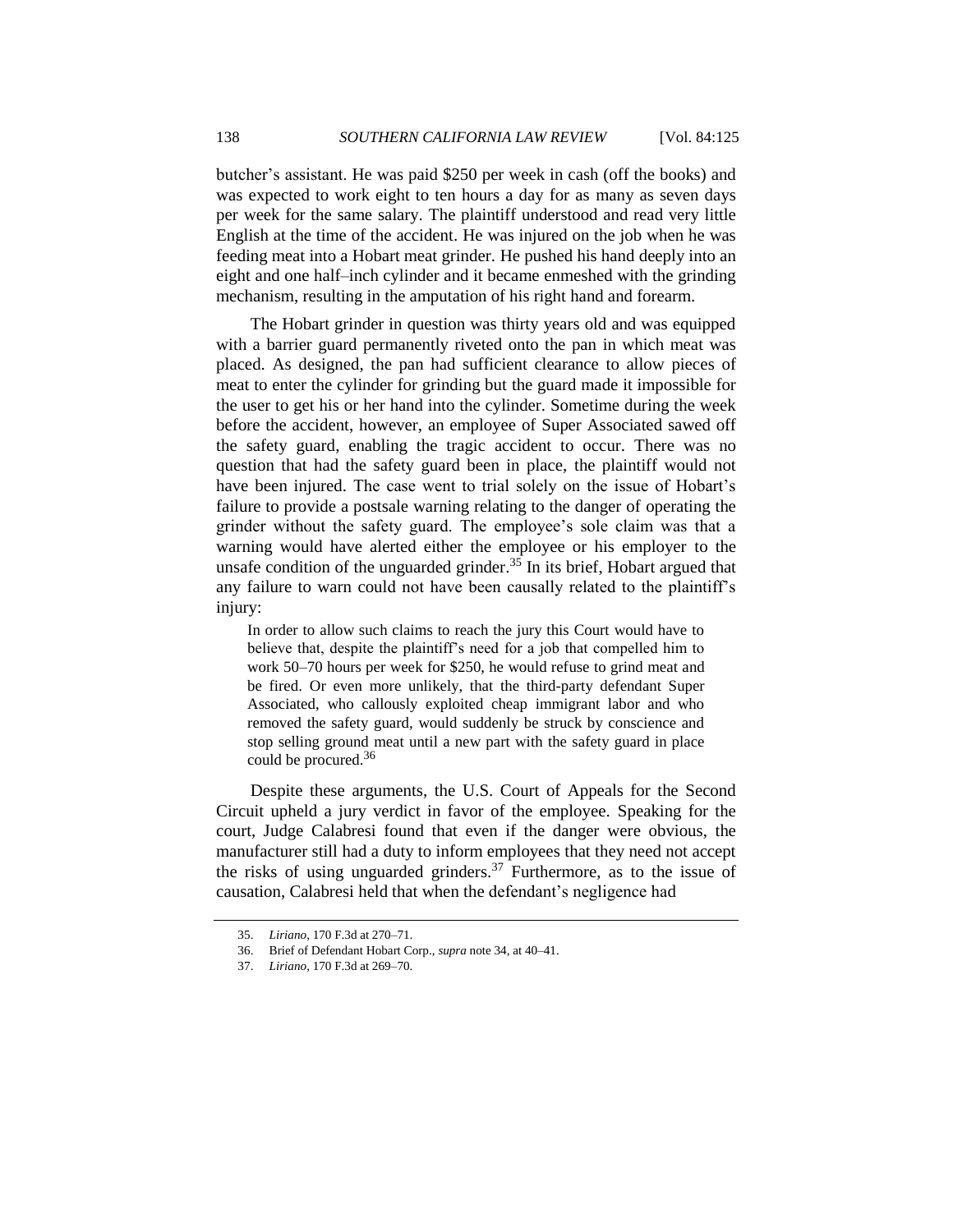a strong propensity to cause the type of injury that ensued, that very causal tendency is evidence enough to establish a *prima facie* case of cause-in-fact. The burden then shifts to the *defendant* to come forward with evidence that its negligence was *not* such a but-for cause.<sup>38</sup>

This burden shifting is, for all practical purposes, a species of enterprise liability. First, a warning in English would have been of no utility for the young immigrant plaintiff who had yet to learn the language. No one suggested, and it is hard to imagine, a pictorial warning that would have alerted the plaintiff to the absence of the safety guard. The argument that there was no evidence that the plaintiff would have refused to grind meat or that a warning would have convinced the employer to halt use of the grinder until a new part was purchased and welded to the pan was set aside because the heeding presumption shifted the burden of providing that evidence to the defendant. What kind of evidence could the defendant have presented to rebut the presumption? Anything short of an outright admission by the plaintiff or the employer that he or she would have paid no heed to the warning would not have rebutted the presumption. The warning presumption, though formally denominated as rebuttable, was for all practical purposes absolute. Thus, by the seemingly dry procedural mechanism of burden shifting, the court transformed traditional tort principles, which, as we have demonstrated, may result in underenforcement and underdeterrence, into an alternative regime with opposite results. Just as a regime of underenforcement and underdeterrence is not acceptable, a regime that results in overcompensation and overdeterrence is similarly unjust.

Another method used by courts to transform weak causal links of failure-to-warn cases into victories for injured product users can best be described as a "grapevine warning." In *DeRienzo v. Trek Bicycle Corp.*,<sup>39</sup> the plaintiff had purchased a used mountain bike over the Internet. In the two years following the purchase, the plaintiff regularly engaged in "bike" jumping." On the day of the accident, the plaintiff was executing a jump causing the bike to drop five to eight feet off a ledge created by a rock sticking out of a hill. Upon landing, the bike broke apart, throwing the plaintiff from the bike and causing serious injuries. In addition to the claim that the bike had an original manufacturing defect, the plaintiff alleged that the defendant failed to warn that the bike could break when the user engaged in jumping.<sup>40</sup> Though such a warning was in fact included in the

<sup>38.</sup> *Id.* at 271.

<sup>39.</sup> DeRienzo v. Trek Bicycle Corp., 376 F. Supp. 2d 537 (S.D.N.Y. 2005).

<sup>40.</sup> *Id.* at 562.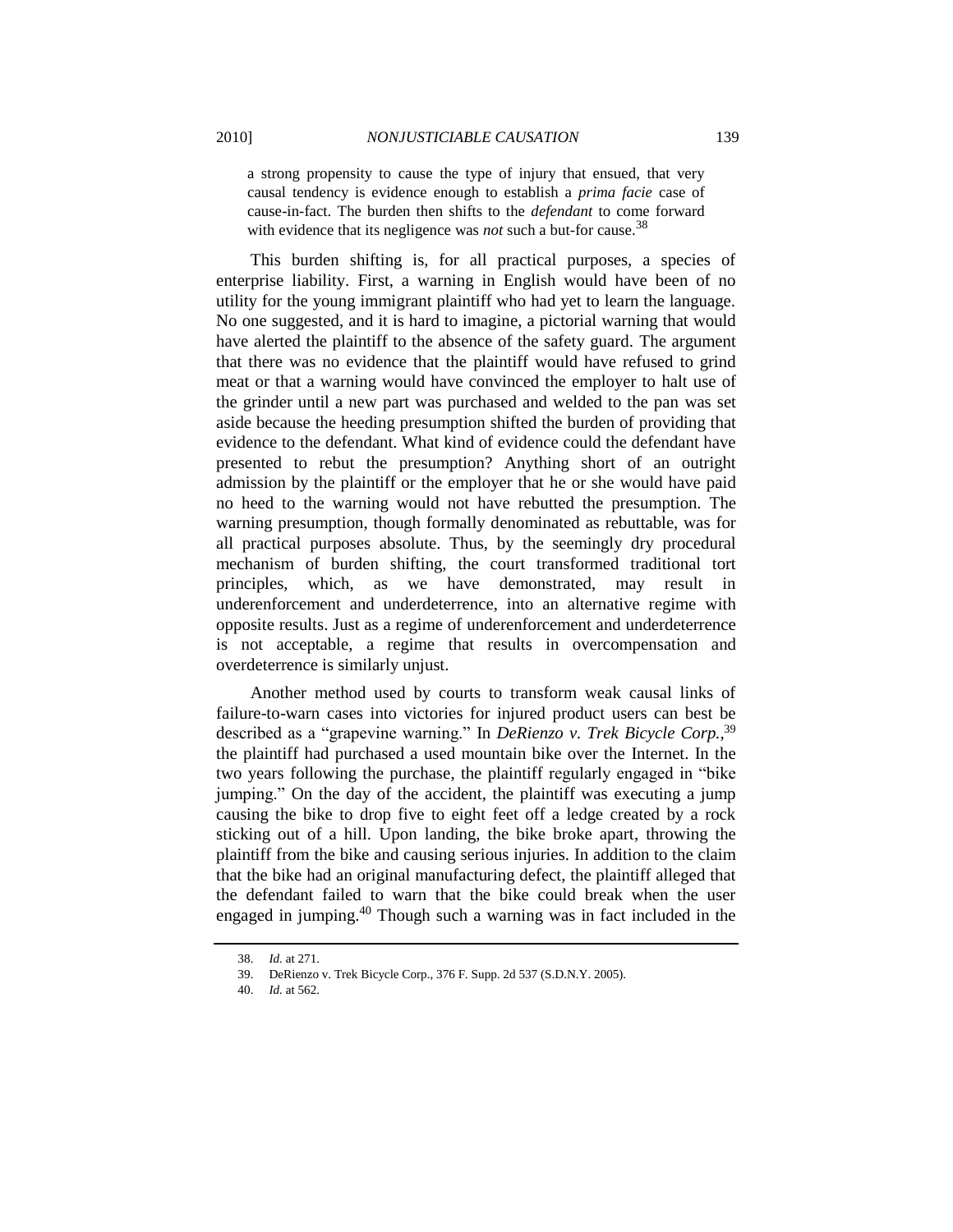bicycle manual, the court held that the adequacy of the warning was a jury question.<sup>41</sup> The defendant bike manufacturer countered that the plaintiff had never seen the manual and that the heeding presumption was rebutted as a matter of law.<sup>42</sup> In rejecting that claim, the court held that

<span id="page-15-0"></span>a jury could conclude that, had an adequate warning against jumping been issued with the Bike  $\dots$ , the 'realities of society'—i.e., the realities of the mountain biking community—might have resulted in Plaintiff's friends advising him not to use [the particular] model for jumping, even if Plaintiff had not read the warning himself. $^{43}$ 

If the mere possibility that others might have read the warning in a manual and have related the warning is sufficient to overcome an attempted rebuttal of the heeding presumption, then the presumption is, for all practical purposes, irrebuttable. Is the defendant to call hundreds, if not thousands, of mountain bikers to testify that they had read the manual with its inadequate warnings, and that even had the warnings been more stringent, they would not have related the information about the dangers to the plaintiff?

Just as the heeding presumption, the grapevine theory turns traditional tort doctrine on its head. Under traditional doctrine, plaintiffs rarely can credibly prove causation in failure-to-warn cases, and placing the burden of persuasion on them is therefore tantamount to insulating manufacturers from liability. Conversely, the heeding presumption and grapevine theory make it so unlikely that such causation will *not* be found that applying either or both of these theories creates a system very close to enterprise liability in its results even if the system is not described that way.

<span id="page-15-1"></span>On the other hand, some courts have been willing to rebut the heeding presumption on specious grounds. Consider, for example, *Golonka v. General Motors Corp*. <sup>44</sup> The plaintiff, Ruth Golonka, parked her car in front of her neighbor's house to load chairs into the truck bed. She attempted to shift her transmission into "park" but apparently mis-shifted to a position between "park" and "reverse." Before leaving the truck she did not turn off the engine, remove the key, or set the parking brake. When she

<sup>41.</sup> *Id.* at 568.

<sup>42.</sup> Quoting *Liriano*, the court held that "the law presumes normality and requires the defendant to bring in evidence tending to rebut the strong inference, arising from the accident, that defendant's negligence [in failing to warn] was in fact a but for cause of the plaintiff's injury." *Id.* at 566 (quoting *Liriano*, 170 F.3d at 271). The defendant argued that the plaintiff admitted that he had never read the existing warning, and that thus the heeding presumption was rebutted and the defendant was entitled to summary judgment. *Id.* at 568.

<sup>43.</sup> *Id.* at 570.

<sup>44.</sup> Golonka v. Gen. Motors Corp., 65 P.3d 956 (Ariz. Ct. App. 2003).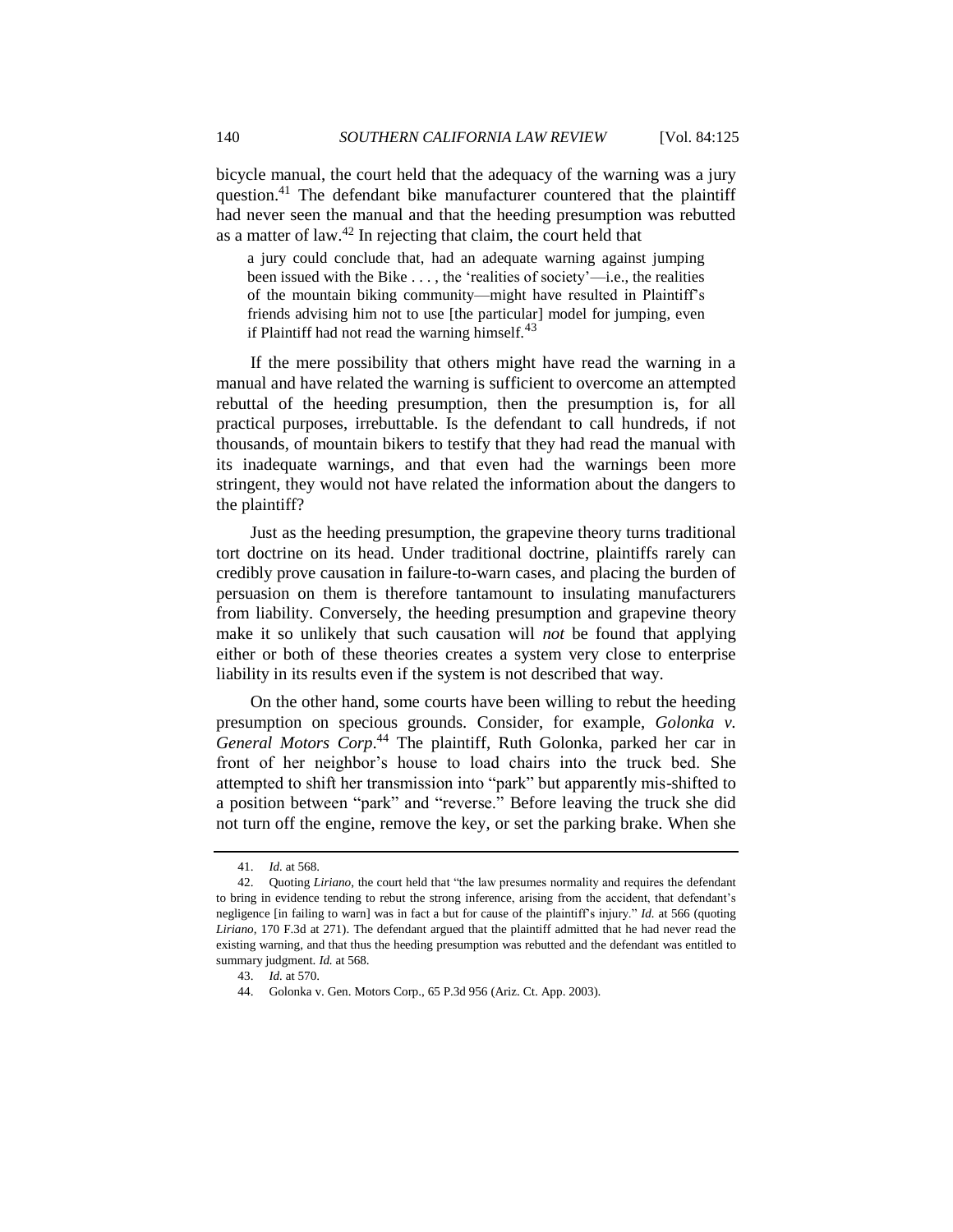walked to the back of the truck and dropped the tailgate to load a chair, the truck self shifted into reverse, backing over her and killing her.<sup>45</sup> The plaintiff's experts testified that the truck should have been equipped with an audible warning signal or flashing lights that would be triggered by a mis-shift to alert Mrs. Golonka to the danger.<sup>46</sup> On appeal, the court held that although Arizona applies a heeding presumption in failure-to-warn cases, the defendant had successfully rebutted the presumption in this case.<sup>47</sup> It reasoned that Mrs. Golonka had disregarded instructions in the owner's manual advising that before leaving the truck the driver should "apply the parking brake, shift to park, shut off the engine, and remove the key."<sup>48</sup> She had also ignored a buzzer that activated when she opened the door with the key still in the ignition. $49$  The court concluded that because she ignored safety warnings related to the accident, a jury could conclude that Mrs. Golonka "would have similarly ignored adequate warnings about mis-shifts." $50$ 

This conclusion seems wrong. An audible warning of a mis-shift indicates that something is radically wrong and that the driver is in serious danger of the car's shifting into either "drive" or "reverse." That Mrs. Golonka did not pay attention to the rather humdrum safety suggestions in the owner's manual or to the buzzer indicating that she had left the key in the ignition seems hardly relevant to whether she would have paid attention to an audible warning indicating that the car could take off on its own. The finding is particularly offensive in that the plaintiff was killed in the accident and is in no position to testify as to why she did not follow General Motors' safety suggestions and why a warning of a different magnitude would have made a difference. Arizona follows the "bursting" bubble" theory of rebuttable presumptions.<sup>51</sup> Once the presumption is rebutted, the trial judge may not refer to the presumption in jury instructions.<sup>52</sup> Admittedly, on retrial the jury might still find for the plaintiff, but without the presumption her case is at a serious disadvantage.

<sup>45.</sup> *Id.* at 960.

<sup>46.</sup> *Id.* at 966.

<sup>47.</sup> *Id.* at 972. The Arizona court held that once the presumption is rebutted, it leaves the case and the "existence or non-existence of the presumed fact must be determined as if the presumption had never operated in the case." *Id.* The appeals court reversed the trial court because it instructed the jury that the heeding presumption shifts the burden to the defendant to prove that an adequate warning would not have been heeded. *Id.* at 967, 972.

<sup>48.</sup> *Id.* at 972.

<sup>49.</sup> *Id.*

<sup>50.</sup> *Id.*

<sup>51.</sup> *Id.* at 970.

<sup>52.</sup> *Id.*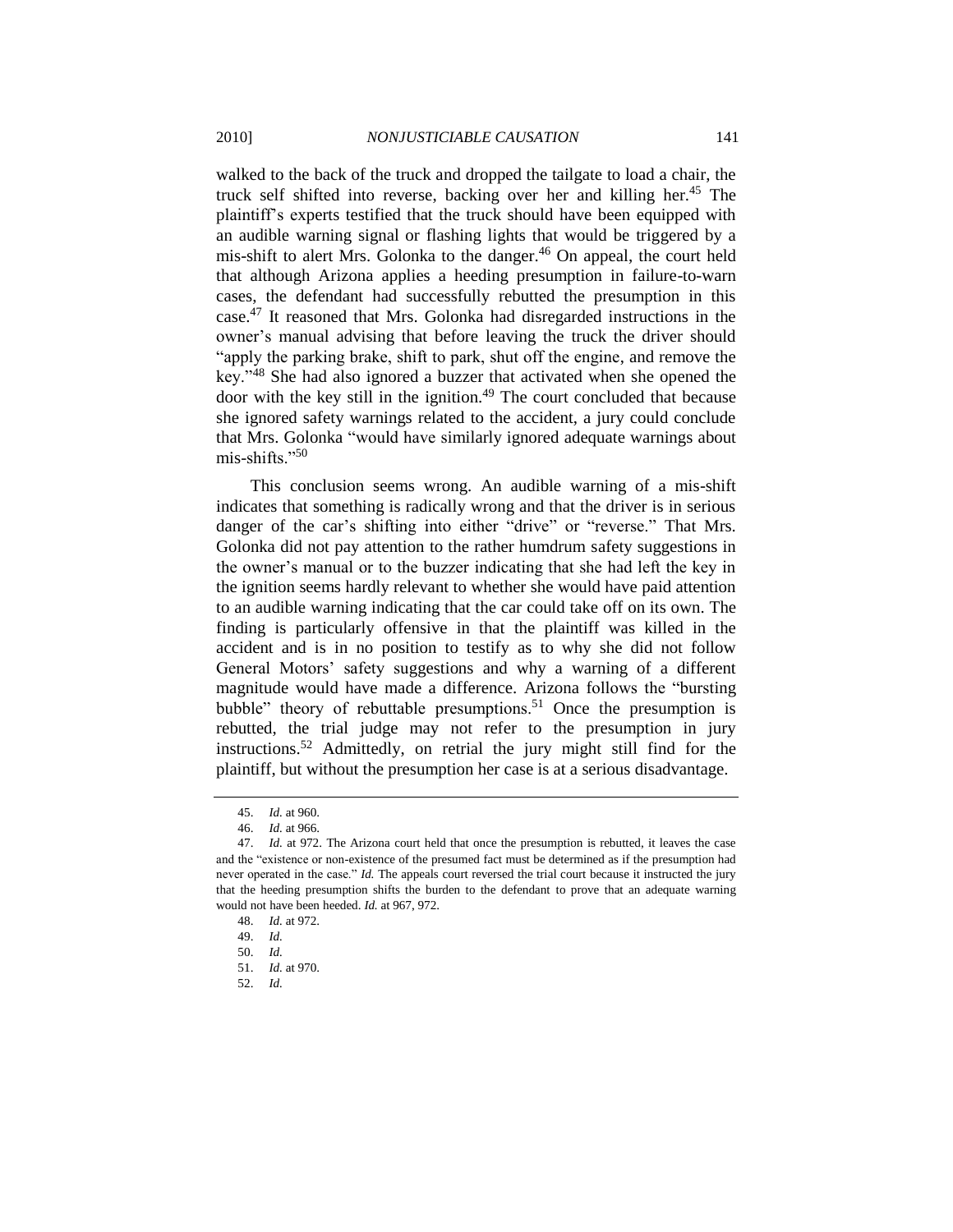Another example of a questionable rebuttal of the heeding presumption arose in *Graves v. Church & Dwight Co.*<sup>53</sup> In that case, the plaintiff, who was suffering from indigestion after a heavy meal, took roughly one and one-half teaspoons of Arm & Hammer baking soda in a glass of water. Baking soda has been used as an antacid for more than one hundred years.<sup>54</sup> The label on the box of baking soda for use as an antacid read  $\frac{1}{2}$  tsp. in glass of water every 2 hours.<sup>555</sup> The plaintiff thus took approximately three times the recommended dosage.<sup>56</sup> The plaintiff swallowed four gulps of the baking soda and water mixture and immediately experienced enormous pain in his stomach. The plaintiff's experts testified that the baking soda in the plaintiff's stomach caused his stomach to rupture.<sup>57</sup> They further testified that the baking soda box did not contain warnings that overdosing could cause stomach rupture.<sup>58</sup> At trial, the jury found that Arm & Hammer had failed to provide adequate warnings but that the failure to warn was not causal since the plaintiff would neither have read nor heeded the warnings if given.<sup>59</sup> The plaintiff argued that New Jersey applies a heeding presumption in failure-to-warn cases and that the defendant had not rebutted the presumption.<sup>60</sup> The court held that there were "several areas of evidence which sufficiently support the conclusion [that the presumption was rebutted and] that a jury question was presented."<sup>61</sup> The court noted that for five years prior to his accident, the plaintiff had smoked two or three packs of cigarettes per day and that he had a cigarette cough even though he was aware that cigarettes bore a warning from the Surgeon General concerning health hazards.<sup>62</sup> This evidence, the court held, "provided the jury with a basis to make an analogy between [the plaintiff's] smoking in the face of the health warnings on cigarettes, and his projected behavior if a warning had been on the baking soda." $63$ 

In *Graves*, there was other evidence that supported the rebuttal of the presumption, <sup>64</sup> but the court's willingness to treat the plaintiff's smoking as

<sup>53.</sup> Graves v. Church & Dwight Co., 631 A.2d 1248 (N.J. Super. Ct. App. Div. 1993).

<sup>54.</sup> *Id.* at 1252.

<sup>55.</sup> *Id.* at 1253.

<sup>56.</sup> *Id.* at 1258 n.8.

<sup>57.</sup> *Id.* at 1253.

<sup>58.</sup> *Id.*

<sup>59.</sup> *Id.* at 1250–51.

<sup>60.</sup> *Id.* at 1255.

<sup>61.</sup> *Id.* at 1257.

<sup>62.</sup> *Id.*

<sup>63.</sup> *Id.*

<sup>64.</sup> *Id.* at 1258 (noting the plaintiff's inconsistent testimony as to when he last read the baking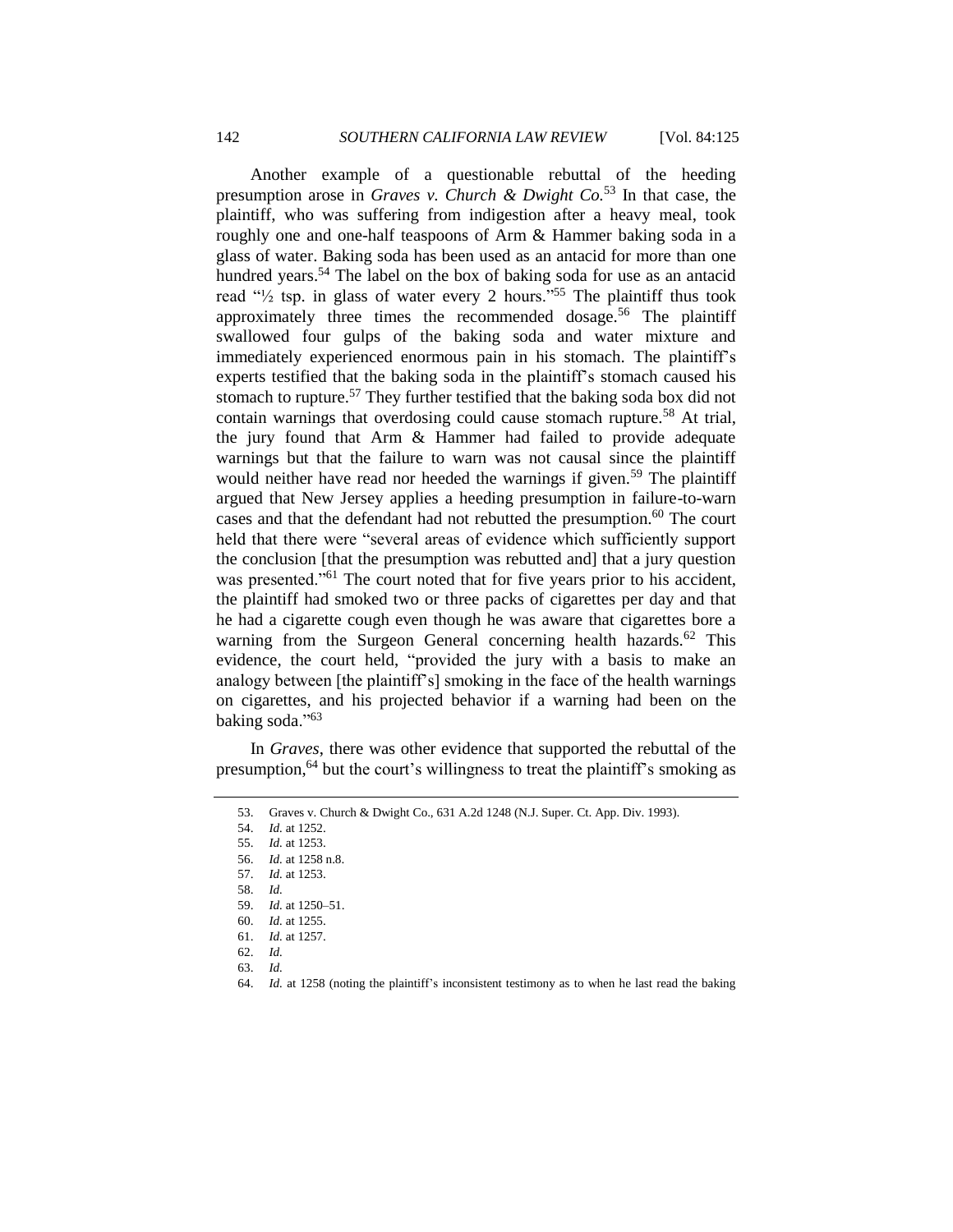evidence to rebut the heeding presumption is troubling. That one might be willing to face the possible long-term risk of ill health twenty or thirty years later should not rebut the presumption that he would have ignored a warning that overdosing on baking soda could cause immediate stomach rupture. Without this presumption, the plaintiff was at a decided disadvantage to prove that he would have read and heeded a warning.

<span id="page-18-1"></span>Admittedly, courts could take a more limited view of what evidence suffices to rebut a presumption.<sup>65</sup> A narrower selection of admissible evidence available to rebut a presumption, however, leaves the defendant with fewer arguments to prevail on the warning issue. Once again, strengthening the presumption simply means that the plaintiff will emerge with a winner-take-all verdict.

In short, under the current regime, the heeding presumption in many cases may be irrebuttable and thus tantamount to imposing enterprise liability for product liability failure-to-warn claims. Conversely, honest application of traditional tort requirements of proof of causation would result in denial of recovery for most plaintiffs even when a warning would have prevented many injuries. It is not credible that *all* injuries would have been prevented by an adequate warning, and equally incredible that *no* injuries would have been prevented by an adequate warning. Yet, traditional tort requirements and their "cure" in the form of heeding presumptions and the like push the legal system to one of these extremes. Both extremes, though, fail to deal with the reality that the issue of causation in failure-to-warn claims is not justiciable.

# <span id="page-18-0"></span>IV. IS ENTERPRISE LIABILITY WARRANTED IN FAILURE-TO-WARN LITIGATION?

Artificial manipulation of the traditional tort model by utilization of a heeding presumption is not the only response to the undercompensation inherent in honestly applying the traditional tort model to warning cases. A second response, one that would fundamentally change the tort system rather than stay within its general boundaries, is that failure-to-warn cases, as product defect cases, should be resolved by enterprise liability rather

soda label).

<sup>65.</sup> *See, e.g.*, Magro v. Ragsdale Bros., Inc., 721 S.W.2d 832, 834 (Tex. 1986) (reversing the trial court's finding that the heeding presumption was rebutted by isolated instances of laxity in judgment and stating that "[e]vidence of inattentiveness, unrelated to the plaintiff's ability to perceive or heed warnings or instructions and *which does not rise to the level of habit* . . . is not admissible to prove that [the plaintiff] would have acted in a consistent manner by ignoring adequate warnings or instructions" (emphasis added)).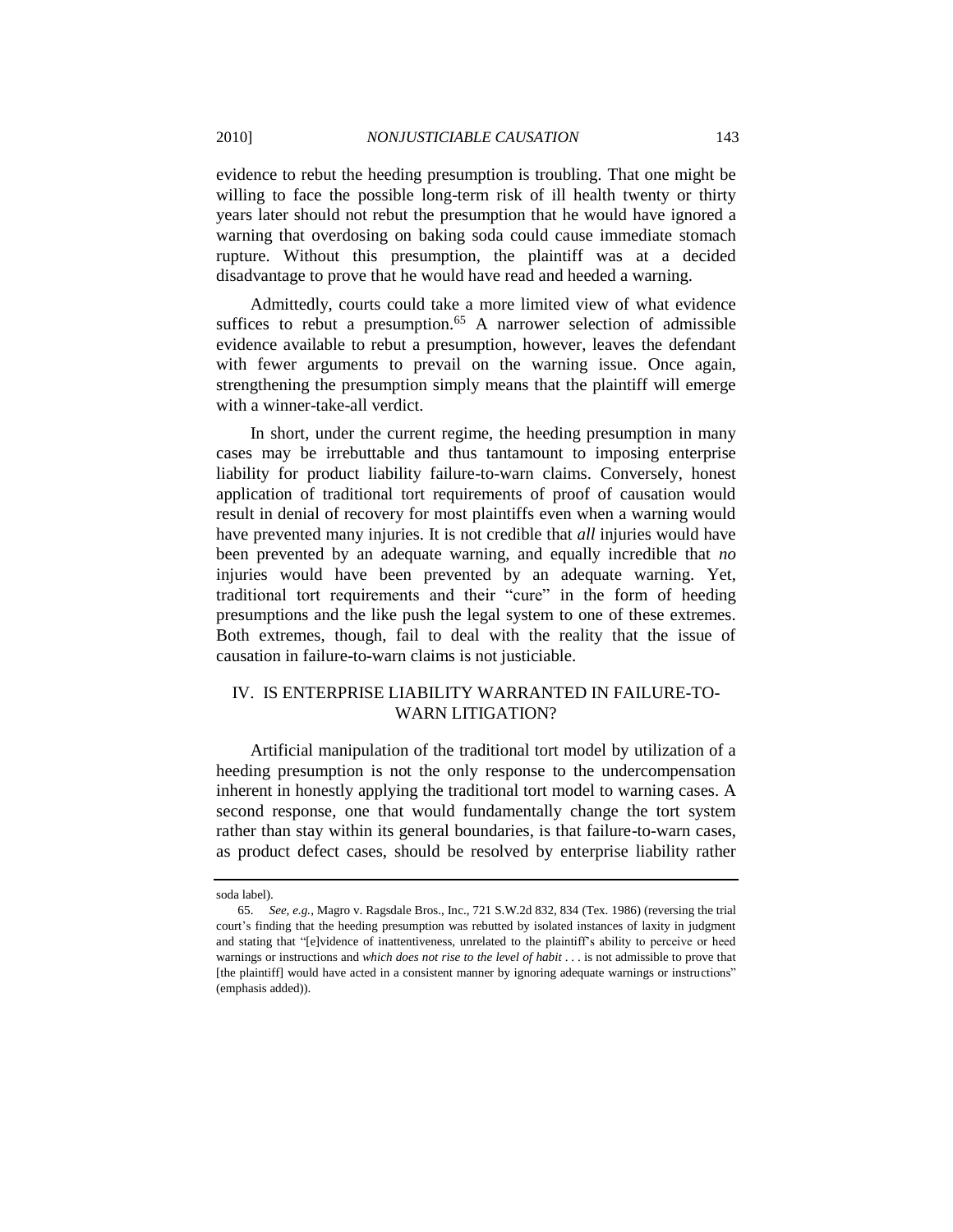than by a system based on fault.

The most forceful proponents of enterprise liability in warning cases have been Jon Hanson and Douglas Kysar, who have advocated such an approach in a provocative series of articles. <sup>66</sup> Their analysis is lengthy, but their conclusion is bold. Because of the provocative nature of both their analysis and their conclusion, we address their articles in some detail.

Hanson and Kysar start from a now commonplace observation— ―human decisionmaking processes are prone to nonrational, yet systematic, tendencies<sup>"67</sup>—and quickly jump to an important legal assertion: ―Ultimately, any legal concept that relies in some sense on a notion of reasonableness or that is premised on the existence of a reasonable or rational decisionmaker will need to be reassessed in light of the mounting evidence that a human is 'a reasoning rather than a reasonable animal."<sup>68</sup> The Hanson-Kysar reassessment of warning law is massive but can be broken down into a small number of steps.

First, Hanson and Kysar present an extensive survey of modern behavior literature that casts doubt on the assumed rational decisionmaking that is at the heart of game theory as well as many legal liability rules. Summarizing many of the important behavioral research findings of the Daniel Kahneman and Amos Tversky canon, <sup>69</sup> as well as work inspired by the findings of those pathbreakers, Hanson and Kysar go beyond "merely catalog[ing] a set of observed behavioral quirks<sup> $270$ </sup> to suggest a model of decisionmaking that is "relevant to a broader and more realistic range of behavioral contexts than the traditional economic actor. $171$ 

Second, Hanson and Kysar analyze the reaction of products liability

<sup>66.</sup> Hanson & Kysar, *Response to Market Manipulation*, *supra* note [12;](#page-5-0) Hanson & Kysar, *Some Evidence of Market Manipulation*, *supra* not[e 12;](#page-5-0) Hanson & Kysar, *Problem of Market Manipulation*, *supra* not[e 12.](#page-5-0)

<sup>67.</sup> Hanson & Kysar, *Problem of Market Manipulation*, *supra* not[e 12,](#page-5-0) at 633.

<sup>68.</sup> *Id.* at 634–35 (quoting Alexander Hamilton, *in* LAURANCE J. PETER, PETER'S QUOTATIONS: IDEAS FOR OUR TIME 315 (1977)).

<sup>69.</sup> *E.g.*, JUDGMENT UNDER UNCERTAINTY: HEURISTICS AND BIASES (Daniel Kahneman, Paul Slovic & Amos Tversky eds., 1982); Amos Tversky & Daniel Kahneman, *Rational Choice and the Framing of Decisions*, *in* RATIONAL CHOICE: THE CONTRAST BETWEEN ECONOMICS AND PSYCHOLOGY 67, 90–91 (Robin M. Hogarth & Melvin W. Reder eds., 1987); Daniel Kahneman & Amos Tversky, *Choices, Values, and Frames*, 39 AM. PSYCHOLOGIST 341, 343 (1984).

<sup>70.</sup> Hanson & Kysar, *Problem of Market Manipulation*, *supra* not[e 12,](#page-5-0) at 638.

<sup>71.</sup> *Id.* The quoted sentence goes on to indicate that the authors' decisionmaking model is also relevant in a range of behavioral contexts broader than the "newly enhanced economic actor (with biases) offered by [Christine] Jolls, [Cass R.] Sunstein, and [Richard] Thaler." *Id.* (citing Christine Jolls, Cass R. Sunstein & Richard Thaler, *A Behavioral Approach to Law and Economics*, 50 STAN. L. REV. 1471 (1998) (describing the economic actor model mentioned)).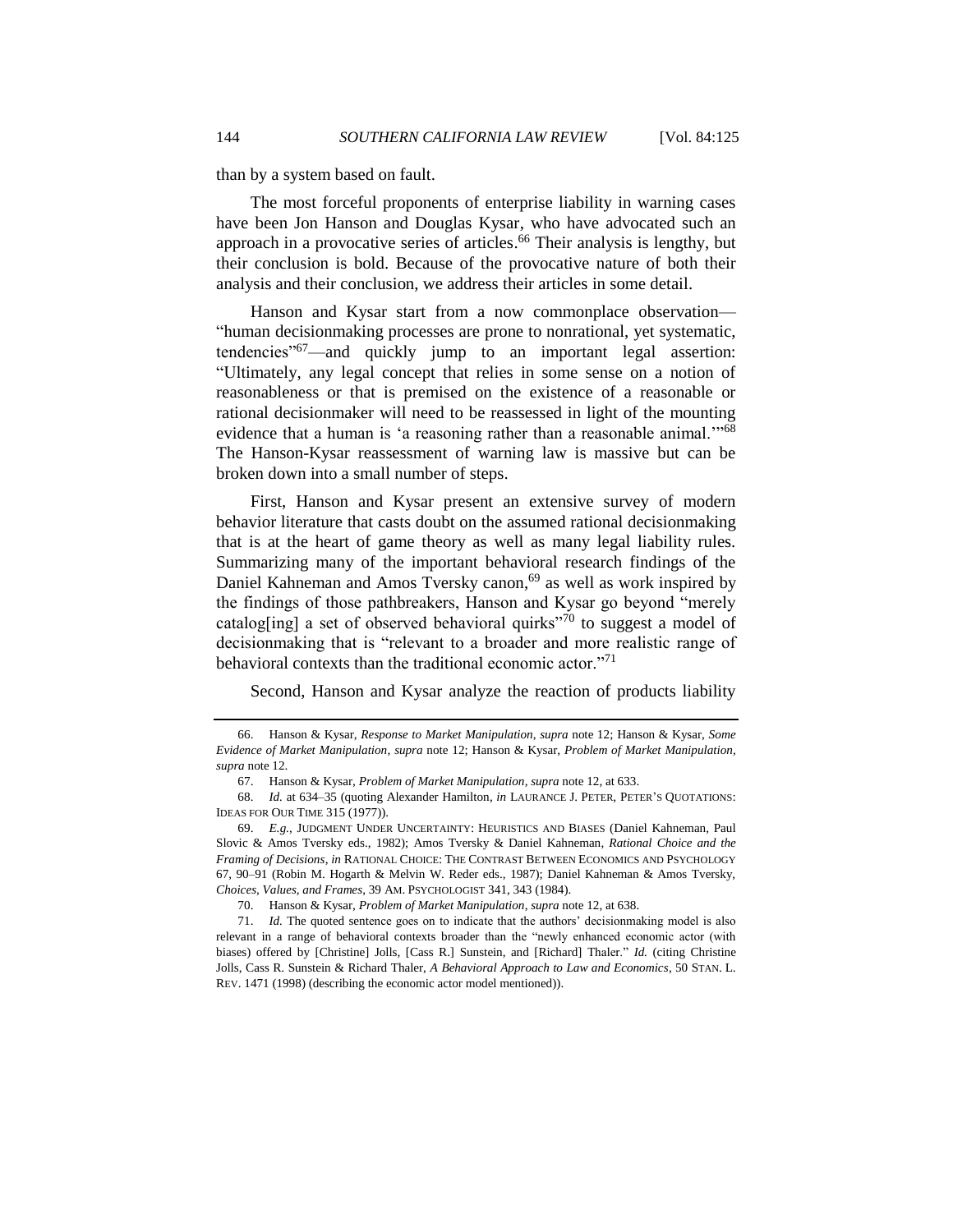scholarship to behavioral research and its implications for our understanding of consumer risk perception. The analysis begins with the observation that the movement from negligence toward enterprise liability for product-caused accidents is premised on three assumptions—(1) that ―[c]onsumers are imperfectly informed of product risks,‖ (2) that "manufacturers exert exploitative market power over consumers," and (3) that "manufacturers are best able to insure against the costs of productcaused accidents<sup>772</sup>—and that the case for or against enterprise liability depends on the accuracy of those assumptions.<sup>73</sup> The reaction of products liability scholarship to the first of these three assumptions, Hanson and Kysar conclude, can essentially be divided into two camps: those who argue that consumers *under*estimate product risks and those who argue that consumers *over*estimate product risks.<sup>74</sup> The underestimation view leads to the conclusion that increased manufacturer liability would create an incentive for manufacturers to address risks that would not be borne by them under traditional tort law, while the overestimation view leads to the conclusion that increased manufacturer liability would lead to greater inefficiency. After presenting a survey of the literature in this area, including detailed consideration of the American Law Institute's 1991 Reporters' Study on Enterprise Responsibility for Personal Injury,<sup>75</sup> Hanson and Kysar essentially conclude that this scholarship has missed the point.<sup>76</sup> The important issue, according to Hanson and Kysar, is not whether consumers systematically underestimate or overestimate product risks. Rather, that is a "small part of the story, because whatever their risk perceptions might be independent of market influences, consumers will be susceptible to manipulation by manufacturers within the market context," $77$ and "[t]his susceptibility to manipulation produces an opportunity for exploitation that no profit-maximizing manufacturer can ignore.<sup> $78$ </sup> While this claim is later softened by showing evidence that "at least *some* manufacturer manipulation of consumers is occurring in the market consistent with our theoretical prediction,"<sup>79</sup> the policy prescriptions drawn by Hanson and Kysar are much more suited to the broadly stated

<sup>72.</sup> *Id.* at 693 (citing Steven P. Croley & Jon D. Hanson, *Rescuing the Revolution: The Revived Case for Enterprise Liability*, 91 MICH. L. REV. 683, 706–12 (1993)).

<sup>73.</sup> *Id.* at 693–94.

<sup>74.</sup> *Id.* at 696.

<sup>75.</sup> *Id.* at 716–18 (discussing AM. LAW INST., ENTERPRISE RESPONSIBILITY FOR PERSONAL INJURY (1991)).

<sup>76.</sup> *Id.* at 718–21.

<sup>77.</sup> *Id.* at 639.

<sup>78.</sup> *Id.* at 722.

<sup>79.</sup> *Id.* at 748.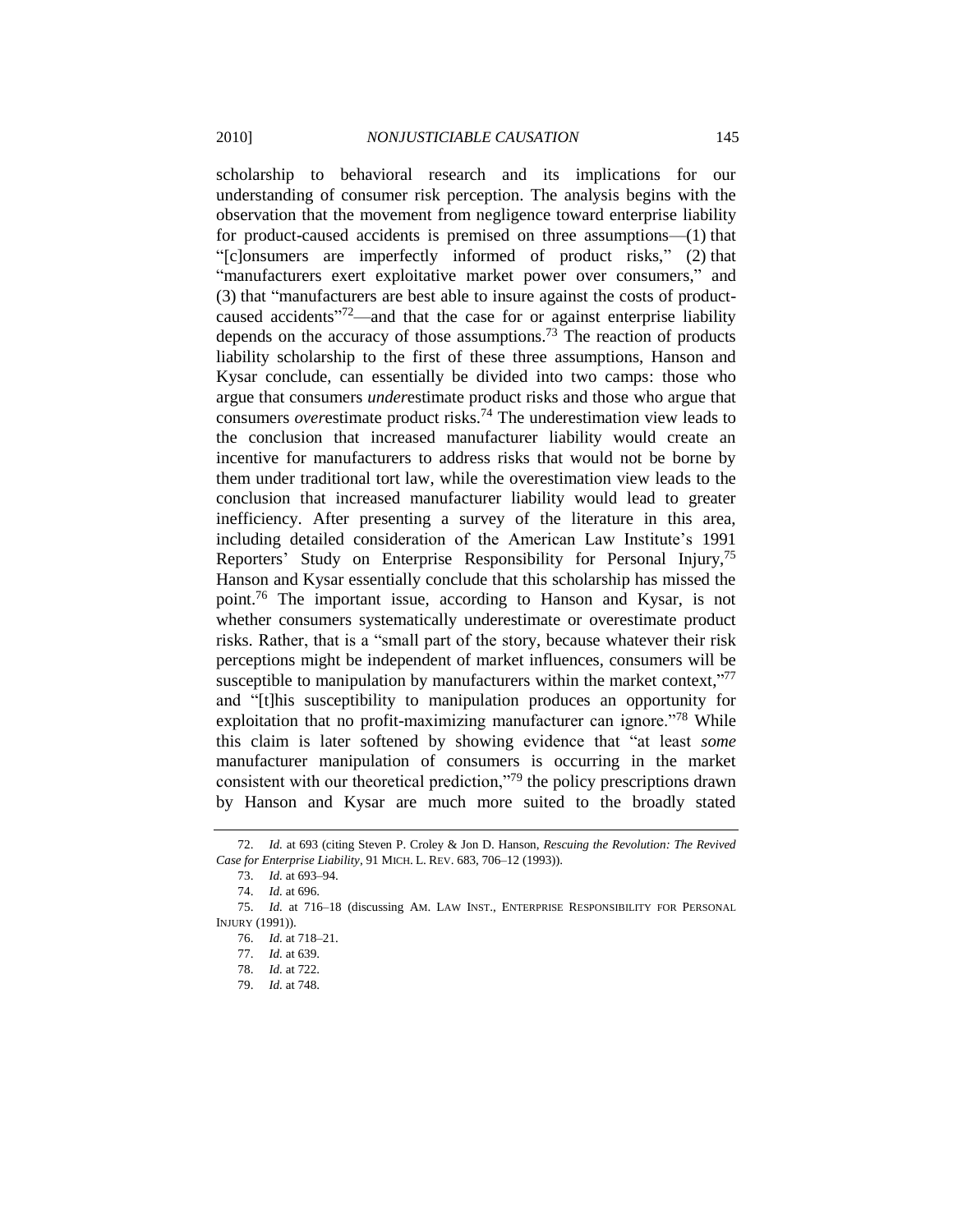hypothesis than to the more tentative later version.

Third, Hanson and Kysar present their evidence of manufacturer manipulation of consumers' risk assessments. They start by discussing manufacturer manipulation of product perception unrelated to risk in contexts such as gasoline stations and supermarkets,<sup>80</sup> noting that "if manufacturers manipulate perceptions of non-risk-related product attributes, they likely do the same for risk attributes.<sup>881</sup> They then present their case for the existence of manufacturer manipulation of product risk perceptions, noting such practices as labeling a food product as 75 percent nonfat instead of  $25$  percent  $fa^{82}$  and direct marketing of pharmaceutical products to physicians and patients.<sup>83</sup> The examples presented do not, however, involve cases that would directly challenge the assumptions of current failure-to-warn law—cases in which risk warnings are provided but the manufacturers manipulate consumer perception of that risk for their own ends (such as avoiding sales reductions or chilling the market). Hanson and Kysar then turn their attention to cigarettes, a product with a sordid marketing history that is well known but recited at great length nonetheless.<sup>84</sup> While the cigarette story provides strong evidence that some profit-maximizing manufacturers can and will manipulate their customers' perception of a product even if such manipulation results in disease and death, it is not clear how that saga makes any more points about failure-towarn law generally than the more mundane examples of gasoline stations and supermarkets.

Finally, Hanson and Kysar conclude that the existence of such market manipulation justifies enterprise liability:

Given a state in which consumers do not fully appreciate product hazards, enterprise liability is the most desirable products liability regime because it forces manufacturers, as the primary holders of pertinent product information, to evaluate safety considerations when designing and marketing products. Enterprise liability gives manufacturers an incentive to make all cost-justified investments in product safety because, by doing so, they gain a competitive advantage over firms that do not make the investments (and therefore face higher liability costs). Enterprise liability also represents the only products liability regime

<sup>80.</sup> Hanson & Kysar, *Some Evidence of Market Manipulation*, *supra* not[e 12,](#page-5-0) at 1439–50.

<sup>81.</sup> *Id.* at 1429.

<sup>82.</sup> *Id.* at 1451.

<sup>83.</sup> *Id.* at 1455–59.

<sup>84.</sup> *Id.* at 1467–1502.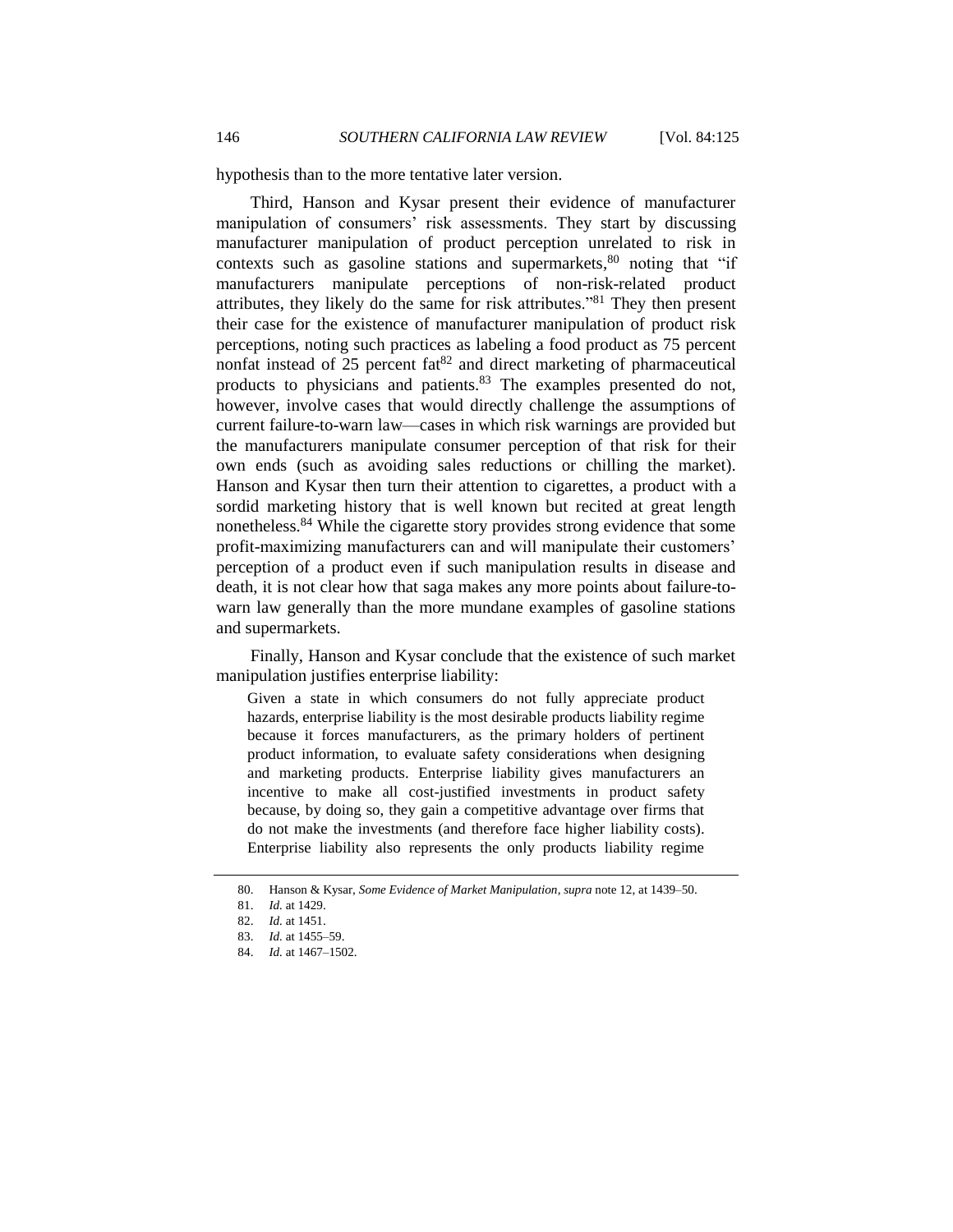capable of providing consumers with an independent source of information about expected product accident costs—price.<sup>85</sup>

Even if one accepts the proposition that manufacturers will necessarily manipulate consumer risk perceptions as a profit-maximizing strategy, the case for enterprise liability as the antidote to this economic imperative has some important weaknesses. This is important because, while the Hanson-Kysar analysis of the phenomenon of manipulation of consumer risk assessment is quite extensive, the recommended conclusions paint with a very broad brush.

For one thing, the Hanson-Kysar policy prescription—enterprise liability for product-caused injuries—does not appear to be linked to or limited by problems related to the lack of effective warnings. Rather, the manipulation proposition serves as a justification for enterprise liability not limited to situations in which the tort system would now require a warning. Even if one accepts the entire Hanson-Kysar thesis about the futility of warnings in a world of manipulative manufacturers, it is difficult to see the connection between that thesis and the complete immersion in enterprise liability that they recommend. After all, enterprise liability as they describe it relates to a far larger class of cases than those in which, under current law, a manufacturer might be liable in the absence of a warning. While there are certainly arguments to be made (and debated) to replace our entire tort system for product-related injuries with enterprise liability, <sup>86</sup> the Hanson-Kysar analysis is notable because it relies on a particular type of manufacturer misbehavior (one that Hanson and Kysar might describe as a rational survival technique in the context of a competitive marketplace) $87$ the distortion of consumer risk perceptions by manufacturer manipulation of consumers—to justify enterprise liability for product harm even in cases in which, unlike warning cases, perceptions of risk play no role. Imposing enterprise liability for all product injury cases would result in liability no matter how safe a product is or how difficult it would be to make it safer, thus abrogating not only current concepts of failure-to-warn law but also

<span id="page-22-0"></span><sup>85.</sup> *Id.* at 1554.

<sup>86.</sup> The extensive literature includes Geistfeld, *supra* note [13;](#page-5-1) Jon D. Hanson & Kyle D. Logue, *The First-Party Insurance Externality: An Economic Justification for Enterprise Liability*, 76 CORNELL L. REV. 129 (1990); James A. Henderson, Jr. & Aaron D. Twerski, *Closing the American Products Liability Frontier: The Rejection of Liability Without Defect*, 66 N.Y.U. L. REV. 1263 (1991); and Henderson & Twerski, *supra* not[e 13.](#page-5-1)

<sup>87.</sup> See Hanson & Kysar, *Problem of Market Manipulation*, *supra* not[e 12,](#page-5-0) at 747 ("As a result, the problem of market manipulation seems inescapable in an unregulated consumer product market. Manufacturers, to survive, *must* behave ‗as if' they are attempting to manipulate consumer risk perceptions.").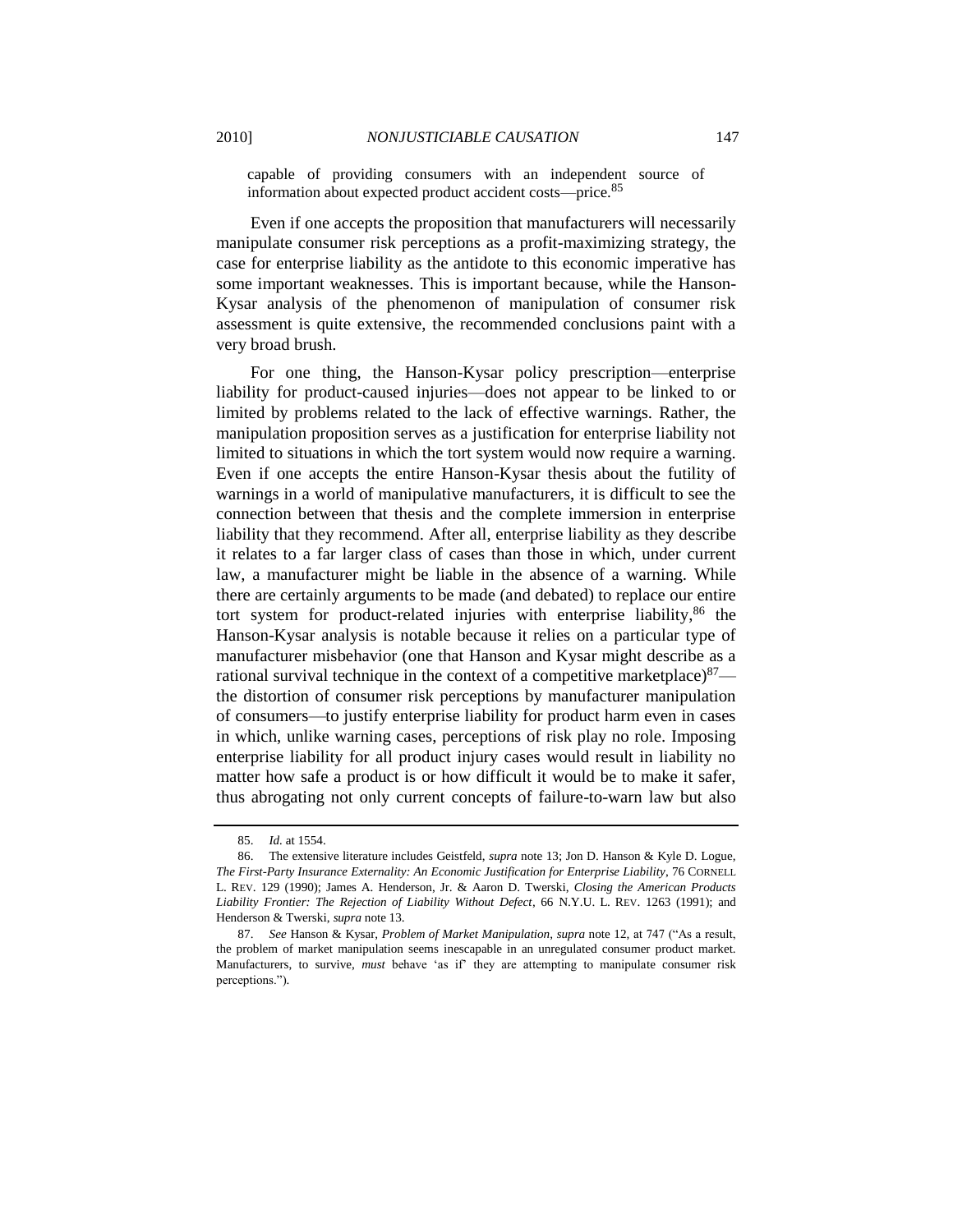accepted doctrines of design defect law. Perhaps Hanson and Kysar intended to limit their enterprise liability prescription to the warning context, but such a limit is difficult to find in their articles. In any event, the advantages and disadvantages of enterprise liability more generally in the context of product-related injuries have been debated extensively by others, <sup>88</sup> so we will address the proposal of enterprise liability in the narrower context of warning cases.

The primary basis for Hanson and Kysar's conclusion of the necessity of enterprise liability seems to be that

because consumers are subject to predictable cognitive processes that depart from rational utility maximization, manufacturers have the opportunity and incentive to manipulate consumer perceptions of product risks. This problem of market manipulation . . . follows from basic economic logic—by lowering consumers' risk estimates, manufacturers concomitantly raise consumers' willingness to pay for their products.<sup>89</sup>

Even if this statement is accurate, the policy prescription that they take from it has several problems.

First, the studies to which Hanson and Kysar point are largely limited to consumers<sup>90</sup> and their buying decisions. Yet, many product-related injuries that arguably could have been prevented by warnings are not the result of consumer buying decisions. Rather, they relate to products bought for a business purpose either by the plaintiff or his or her employer. Is buyer manipulation likely to be as successful in that context? Certainly, as Kahneman and Tversky, among others, have shown us, professionals as a class are not immune to the sort of decisionmaking irrationalities that bedevil nonprofessionals, yet that is not the same as saying that corporate purchasing managers can be as easily or effectively manipulated as consumers who are making single purchases. <sup>91</sup> It is not clear to us whether Hanson and Kysar intend to exclude this large category of injuries (that is, injuries not brought about by manipulation of consumer preferences) from

<sup>88.</sup> *See, e.g.*, Henderson & Rachlinski, *supra* note 12; sources cited *supra* not[e 86.](#page-22-0)

<sup>89.</sup> Hanson & Kysar, *Response to Market Manipulation*, *supra* not[e 12,](#page-5-0) at 262–63.

<sup>90.</sup> It is possible that Hanson and Kysar use the word "consumer" in its broader sense of anyone who uses a particular product, but the nature of the studies they cite suggests that the term "consumer" is being used in its traditional legal sense to refer to people who enter into a transaction "primarily for personal, family, or household purposes." U.C.C.  $\S$  1-201(b)(11) (2003).

<sup>91.</sup> Even if corporate purchasing managers can be manipulated into underestimating risk on one occasion, it would seem that when the risk matures to injury, as is more likely to occur as the size of the enterprise increases, the professionals—who are repeat players—would be less likely to be fooled again at the time of the next purchase. By way of contrast, most consumers are not repeat high-volume buyers of their products.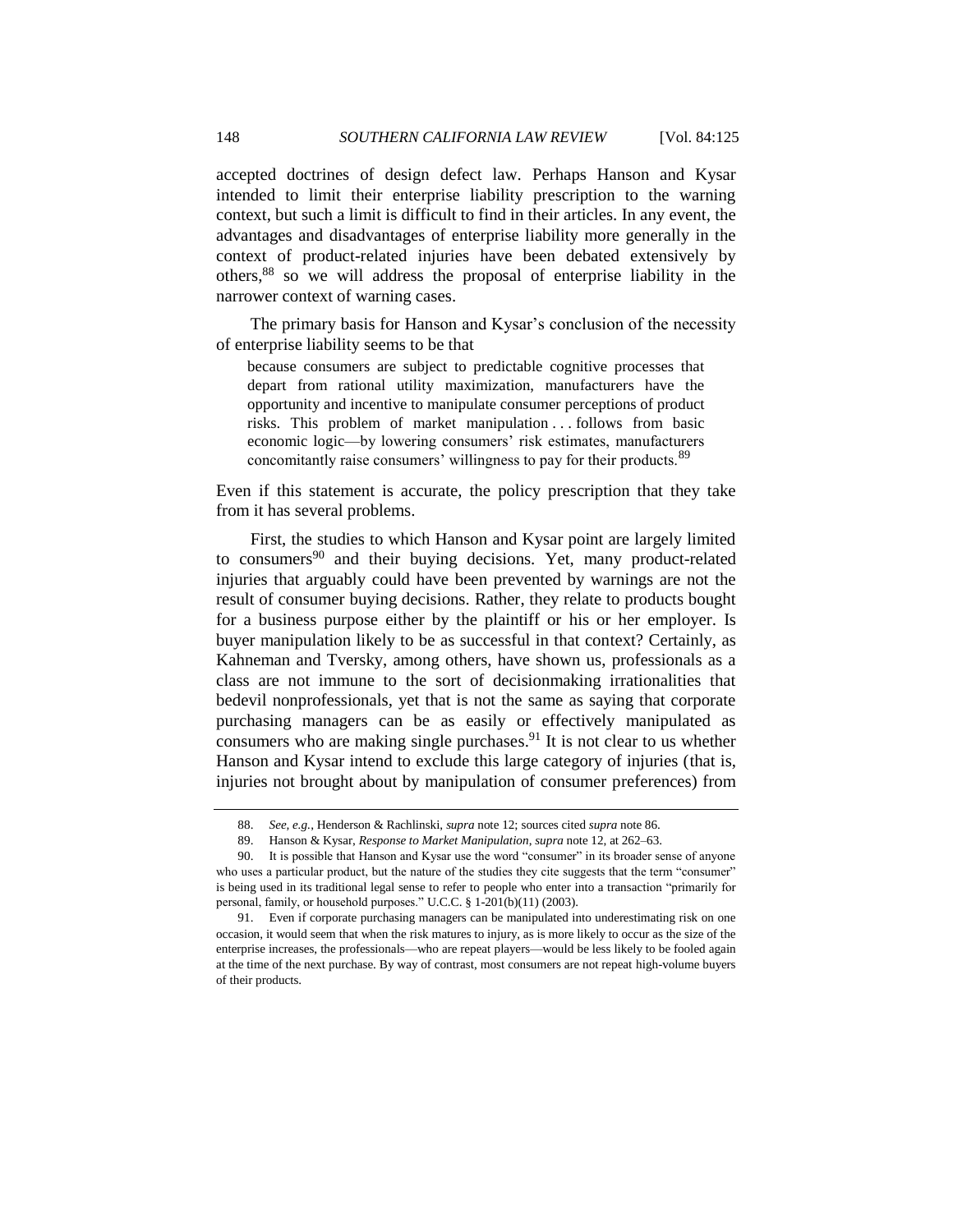their analysis and policy recommendation.

Second, the Hanson-Kysar analysis is based on the assumption that manufacturers have an incentive to manipulate warnings because nonmanipulative warnings would deter purchase of their products or lower the price that consumers are willing to pay.<sup>92</sup> While this assumption has some resonance in certain situations, there are others in which it rings false. For example, it makes sense to assume the existence of some cases in which accurate risk perception might deter purchase (for example, if potential buyers accurately perceived the risks of riding mountain bikes "adventurously," perhaps fewer of them would buy the bikes) or affect the sales price (for example, it is widely believed that automobiles that "sell" a perception of safety—such as Volvo—may command a premium price as compared to comparable cars that do not have the same aura of safety). Cigarettes, the primary focus of one of Hanson and Kysar's articles, <sup>93</sup> fit into the class of cases in which the Hanson-Kysar assumption is intuitively valid. Yet, there are many situations in which the assumption has much less credibility. For example, it does not seem likely to us that a warning on a commercial meat grinder that one's fingers should not be placed in a particular spot near the blades would deter butcher shops (or even home cooks) from buying the meat grinder or from paying more for it. Similarly, a warning on the packaging for a home drain cleaner that it is dangerous to use in combination with other drain cleaners would not seem to reduce sales volume or prices. Some risks, in other words, might be closely connected to product-use decisions but are not closely connected to buying decisions. Yet, Hanson and Kysar seem to generalize from the narrow set of risks that, if accurately perceived, might deter purchase (or chill the purchase price) to the full range of products and their associated risks, including risks that, if accurately perceived, would not deter purchase at all but, rather, would lead to safer postpurchase use. If the incentive to manipulate perceptions of risk is present only when accurate perception of the risk would deter sales or chill prices, however, the foundation for the application of enterprise liability to a broader range of product-related injuries is seriously weakened.

Third, even for unwarned risks that would deter sales or chill prices if

<sup>92.</sup> Hanson and Kysar make the point explicitly, but without noting the limiting effect it has on their conclusions. *See, e.g.*, Hanson & Kysar, *Problem of Market Manipulation*, *supra* note [12,](#page-5-0) at 724 (―Other things being equal, it is in the manufacturer's interest for consumers to have the lowest estimate of product risks possible: The lower the consumer's risk estimate, the more consumers will be willing to pay for the product, leading to greater sales and increased profits for manufacturers.").

<sup>93.</sup> Hanson & Kysar, *Some Evidence of Market Manipulation*, *supra* not[e 12.](#page-5-0)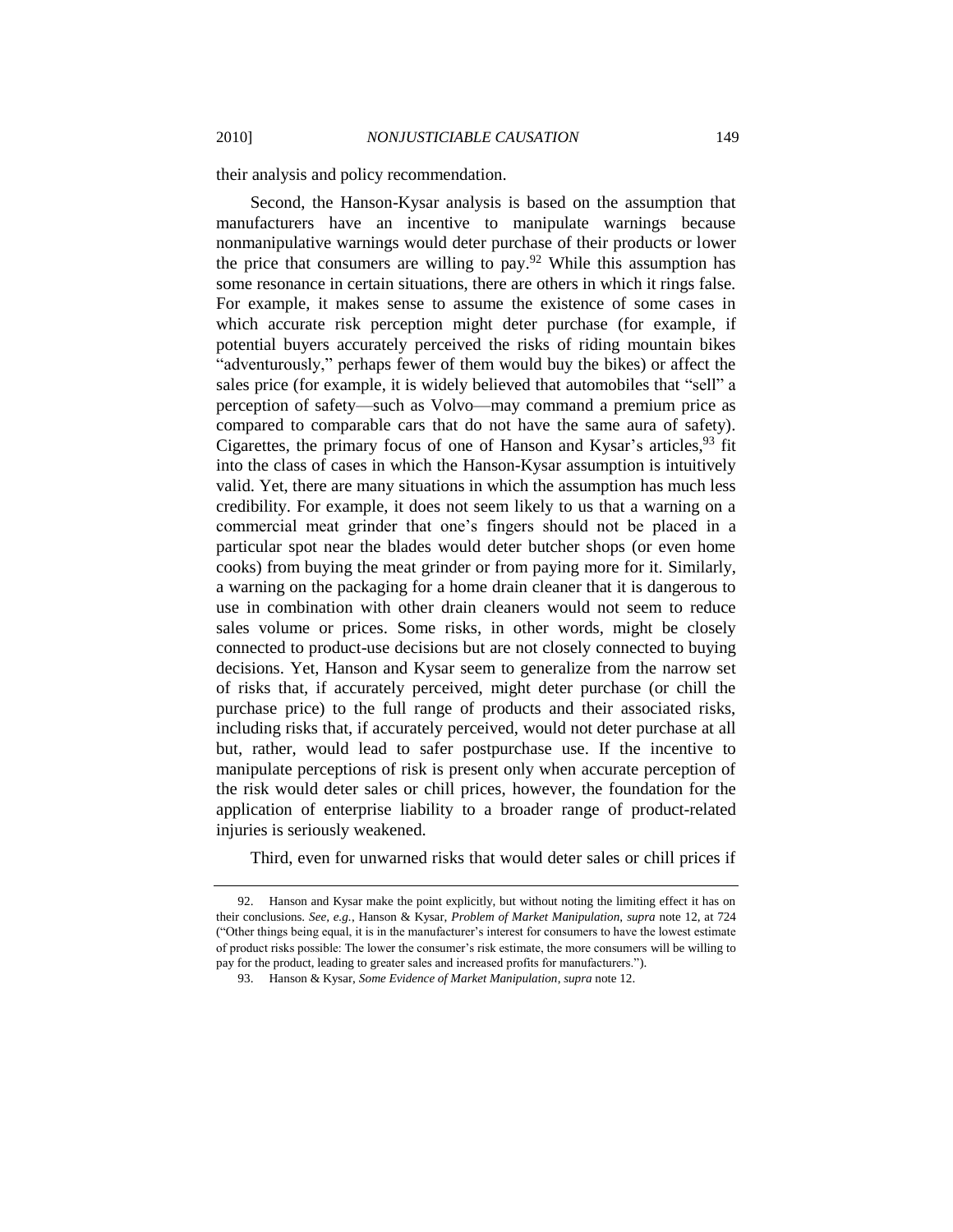only consumers were not manipulated by manufacturers, the manipulation thesis does not take into account the market incentive of competing merchants to counteract their competitors' spin. There are certainly instances, such as with cigarettes, in which the risk is generically present in the product itself and does not arise from any particular manufacturer's version of it. In such cases, the manufacturers of the risky product each have an incentive to manipulate risk perceptions so more units of the risky product will be sold. In other situations, however, in which the risk is not generic but instead is associated with a particular manufacturer's version of the product, competing manufacturers, seeking greater market share, have an incentive to counteract manipulations of risk perception that were fostered by a competitor. For example, automobile tires vary widely in their ability to stop a car safely in adverse conditions. A manufacturer that wants to "sell safety" has a profit-maximizing incentive to counteract manipulation of risk perception by a competitor whose tires are riskier.<sup>94</sup>

Fourth, even limiting the enterprise liability solution to warning cases, the proponents of the solution do not fully explore the connection between the disease (manufacturers' manipulation of consumers' perceptions of risk) and the proposed cure (enterprise liability). To say that enterprise liability and its concomitant internalization of injury costs create an incentive to manufacture safer products and encourage users to use them safely is undeniably true (except when the internalization costs are so high that the product is discontinued rather than being made or marketed to be safer), but the point proves too much. After all, enterprise liability would provide that same incentive even in the absence of manipulation of risk perceptions. It is the asserted manipulation, however, that is offered as the justification for enterprise liability.

If the goal of enterprise liability were to reduce the incentive of manufacturers to engage in manipulation of risk perception, then one would expect a "good" (that is, nonmanipulative) manufacturer not to face liability in the case of injuries suffered after nonmanipulative disclosure of risks. Yet, the enterprise liability solution would result in such a good manufacturer's being subject to absolute liability nonetheless. Even if, as do Hanson and Kysar, one does not believe that such good manufacturers are likely to exist,<sup>95</sup> enterprise liability will have the effect of not only deterring manipulative risk disclosures, but also of continuing to impose costs on manufacturers who have been deterred by the enterprise liability

<sup>94.</sup> Hanson and Kysar recognize this counterexample as a theoretical possibility but discount the likelihood of such successful "debiasing." *Id.* at 1551–52.

<sup>95.</sup> *See* Hanson & Kysar, *Problem of Market Manipulation*, *supra* not[e 12,](#page-5-0) at 747.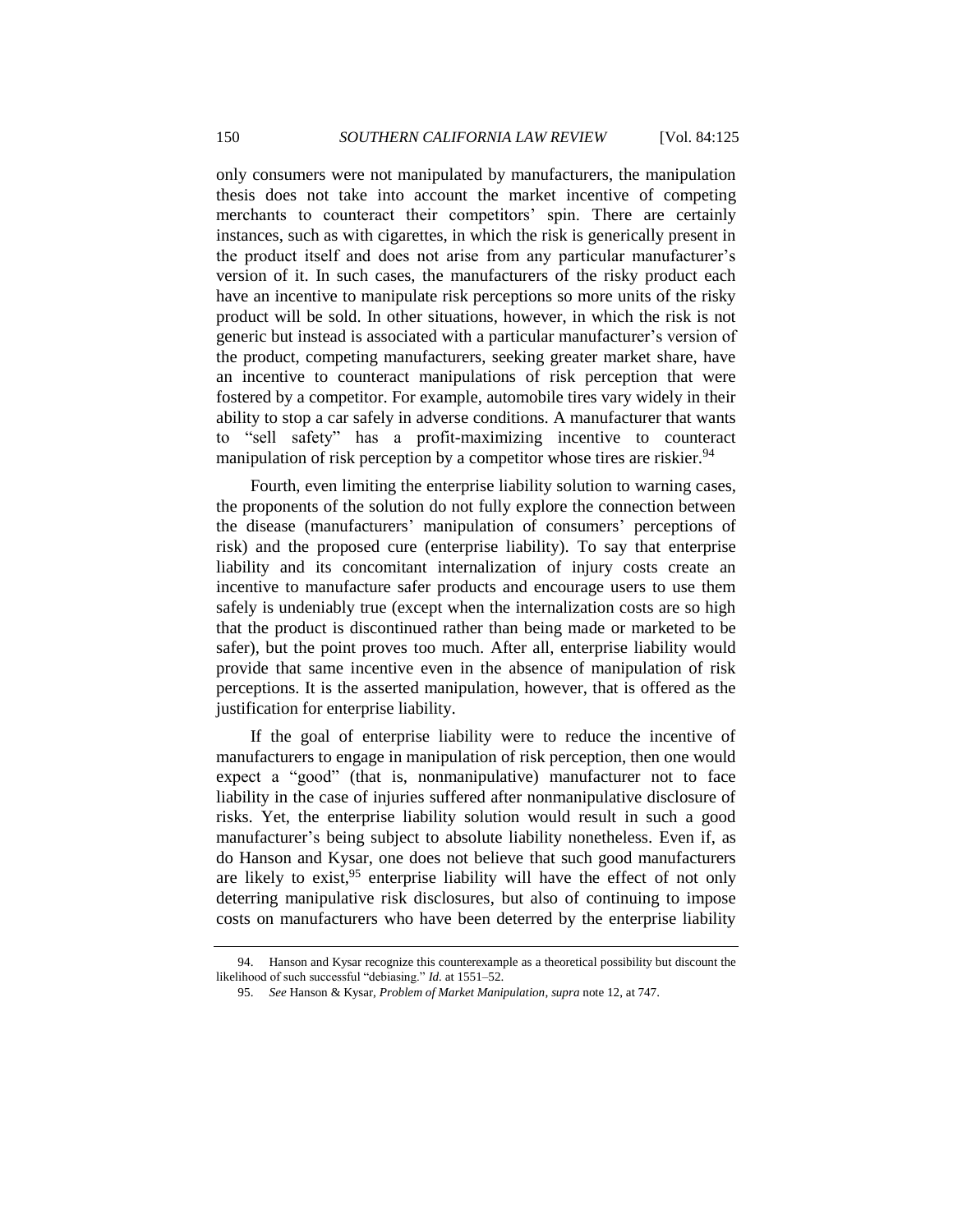regime and are now abjuring manipulation. Thus, the enterprise liability solution cannot be justified solely on a wholesome desire to deter manipulation, since its cost would fall on nonmanipulators as well as manipulators. Rather, the manipulation of risk thesis appears to be somewhat of a red herring, rhetorically justifying a solution that is broader than the problem.

Fifth, the proponents of enterprise liability in risk cases tell us that enterprise liability and its accompanying internalization of costs create an incentive for manufacturers to devise effective product warnings (because all injury costs will be borne by the manufacturer), an incentive that is lacking when it is less expensive for manufacturers to manipulate consumers' risk perceptions than it is for them to suffer the decreased profits that might result from nonmanipulative warnings. Yet, the compensation model that is inherent in enterprise liability for warning cases overcompensates plaintiffs and, thus, in the aggregate, overdeters manufacturers and underdeters risky behavior by end users as compared to a world in which manipulation of risk perceptions does not exist and, therefore, enterprise liability as an antidote to such manipulation would not exist either.

Let us assume that a risk associated with a particular product would injure one hundred end users in the absence of an effective warning but would injure only sixty-seven end users if the best possible warning were given.<sup>96</sup> If the manufacturer fails to give an effective warning (or, as Hanson and Kysar might suggest, provides the warning but simultaneously manipulates the perception of risk resulting from that warning so that the warning does not have the proper effect), there would be one hundred injuries and, under enterprise liability, one hundred full compensations even though only thirty-three injuries were caused by the failure to provide the ideal warning (the other sixty-seven users would have been injured in any event). Not only does this result overcharge the manufacturer (charging it for one hundred injuries when only thirty-three were caused by its conduct), but it also leaves undeterred the risky behavior of the end users who did not bother to determine if there were any warnings, or who would have proceeded despite any warnings.<sup>97</sup> If we assume instead that the ideal warning is given by the manufacturer, sixty-seven end users would still be injured. None of those injuries would be caused by the manufacturer; all

<sup>96.</sup> Presumably, the sixty-seven end users would be an unlucky subset of those who proceeded with a risky use of the product without heeding the warning, either because they failed to read the warning or because they are risk preferring.

<sup>97.</sup> *See, e.g.*, Henderson & Rachlinski, *supra* not[e 12,](#page-5-0) at 225.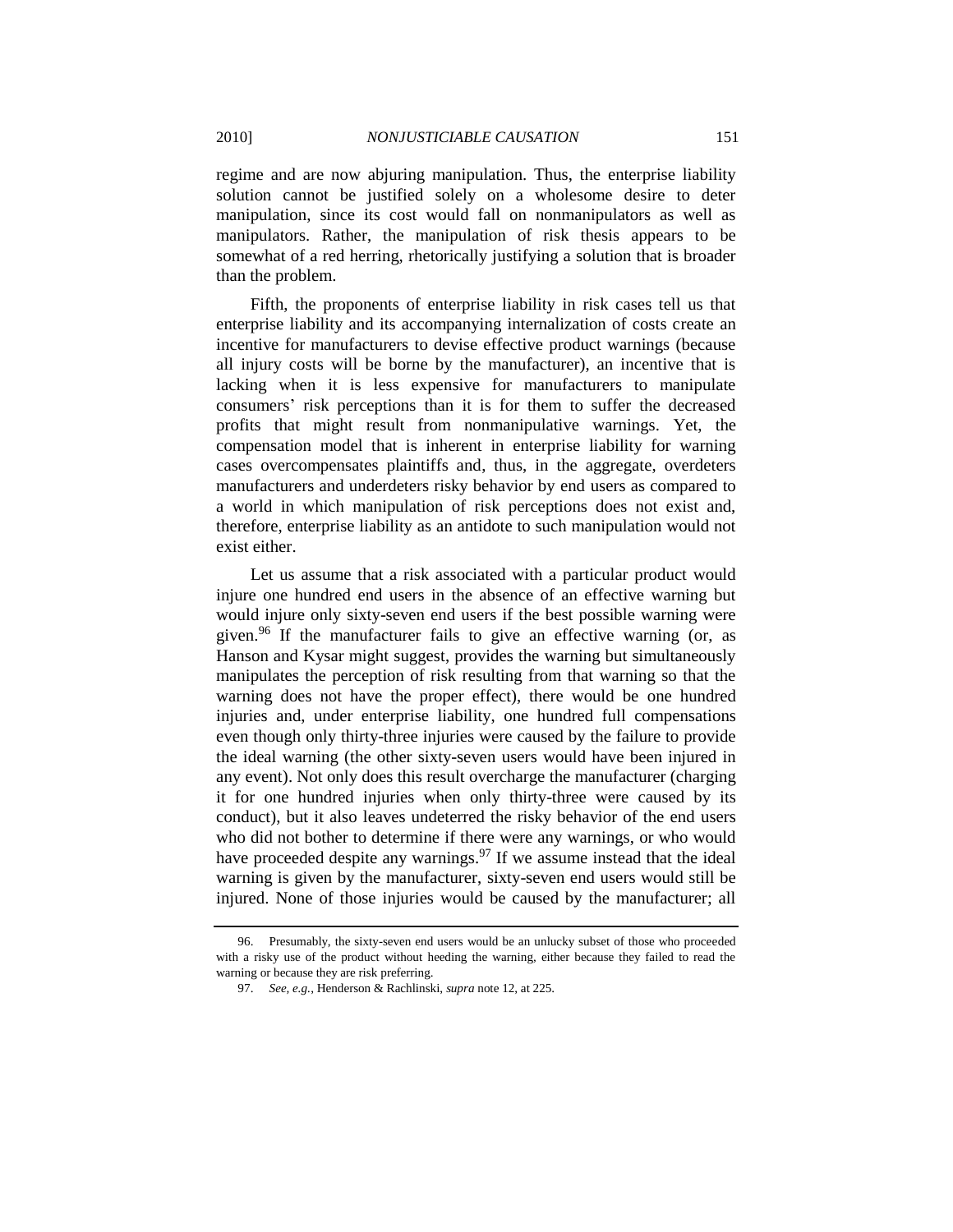were caused by risky end-user behavior. Yet, under enterprise liability, the cost of those sixty-seven injuries would nevertheless be borne by the manufacturer and not the poorly behaving end users. Thus, the end result in both cases is aggregate overcompensation of users and excess liability for the manufacturer. Moreover, the juxtaposition of these two cases presents a counterintuitive situation in which the more that a manufacturer does the "right" thing (by providing an ideal and nonmanipulative warning), the higher the proportion of the damages assessed under an enterprise liability regime that will go to the undeserving.

This mismatch between the goals of the tort system and the compensation regime that would result from enterprise liability in warning cases does not, of course, mean that enterprise liability is an invalid response to the warnings problem. Rather, it is a prescription that should not be supported without acknowledging its weaknesses as well as its advantages. In many ways, enterprise liability for warning cases would have the opposite strengths and weaknesses from the traditional tort model. The traditional model (in which liability is assessed only when it is demonstrated by a preponderance of the evidence that the defendant's wrongful act caused the plaintiff's harm), administered honestly, would likely (as we have argued in the informed consent context)<sup>98</sup> lead to a finding of liability in too few cases—because it is simply too difficult credibly to demonstrate decision causation. On the other hand, the enterprise liability approach would likely result in liability in too many cases—recovery for plaintiffs whose injuries would have occurred even if a good faith, nonmanipulative warning were given. Thus, the case for enterprise liability is in many ways the mirror image of the traditional model—overcorrecting its flaws rather than eliminating them.

A choice between these flawed models, then, is really a choice of which sorts of systematic errors are preferred more than it is a choice of a "better" model over a "worse" one. While many would choose, for understandable reasons, to prefer one sort of error over the other (and we suspect that more would choose overcompensating riskily behaving end users than underdeterring manipulative manufacturers), would it not be desirable to construct a better model than to determine which set of flaws we prefer? That is the subject of the remainder of this Article.

<sup>98.</sup> *See* Twerski & Cohen, *Informed Decision Making*, *supra* note 4, at 644–45.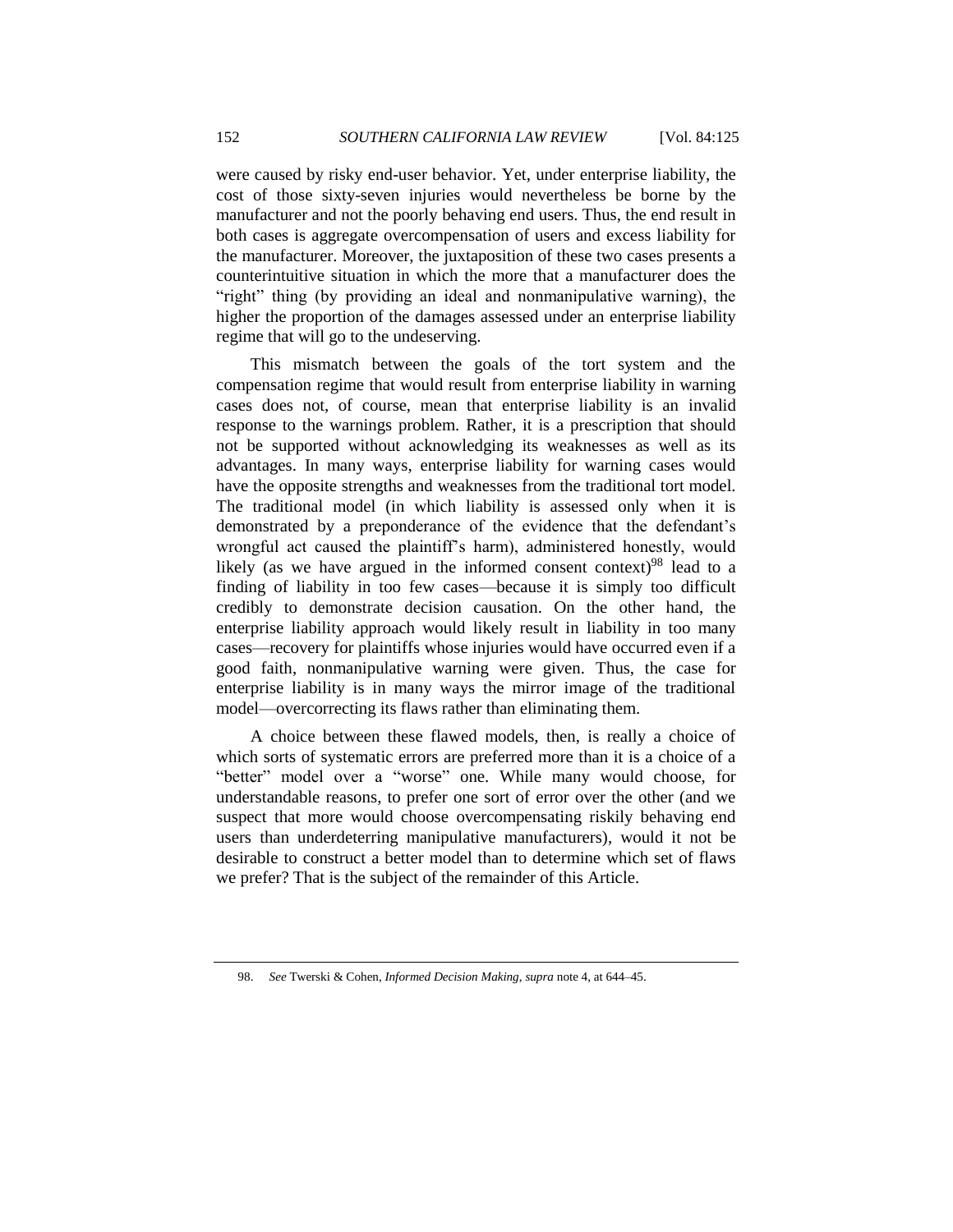## <span id="page-28-0"></span>V. MERGING FAULT AND CAUSE: THE GATEWAY TO PROPORTIONAL RECOVERY

Having demonstrated that both traditional tort doctrines of causation and the "cures" that have been advanced for them result in seriously flawed, all-or-nothing regimes, we propose a solution in which causation plays a role in the resolution of products liability failure-to-warn cases but does not allow its essential nonjusticiability to choke off recovery in its entirety. The proposals to adopt enterprise liability and the willingness of the courts to adopt heeding presumptions arise in large part from frustration. Courts correctly intuit the unacceptability of a legal regime in which, if causation is to be played "by the book," recovery will rarely follow and manufacturers will lose the incentive to warn altogether or the incentive to warn with sufficient clarity to affect consumer behavior.<sup>99</sup> Consumers are entitled to critical information that can lead them to safer product use; a legal system that offers manufacturers no incentive to provide warnings that would undoubtedly prevent many injuries merely because we cannot determine whether a warning would prevent the harm incurred by any particular injured end user is neither efficient nor humane. This does not mean, however, that all failures to warn should lead to liability (as proponents of enterprise liability–oriented solutions argue) without regard for any causal connection (or lack thereof) between the failure and the injury. A system that allocates the cost of injuries to an actor without regard as to whether its actions bore any causal relationship to those injuries is not only unjust but also leads to suboptimal results.

Thus, it is not our intent to eliminate the important role that causation plays in tort law. Rather, our point is that an inability to prove causation by a preponderance of the evidence should not be the death knell of a failureto-warn case. Of course, assigning the demonstration of (or failure to demonstrate) causation an important, but not necessarily outcomedeterminative, role in adjudication of failure-to-warn cases will require a more nuanced examination of the factors present in each case. In this

<sup>99.</sup> In *Golonka v. General Motors Corp.*, 65 P.3d 956 (Ariz. Ct. App. 2003), the court expressed concern that

<sup>[</sup>i]n light of the difficulty of demonstrating how an injured or deceased person would have reacted to a particular warning, . . . manufacturers who issue products with inadequate safety warnings could escape any consequence, thereby decreasing the incentive for manufacturers to adequately warn consumers of dangers inherent in product use. By easing the burden of proving causation, "[t]he use of the heeding presumption provides a powerful incentive for manufacturers to abide by their duty to provide adequate warnings.'

*Id.* at 969 (alteration in original) (citation omitted) (quoting Coffman v. Keene Corp., 628 A.2d 710, 718 (N.J. 1993)).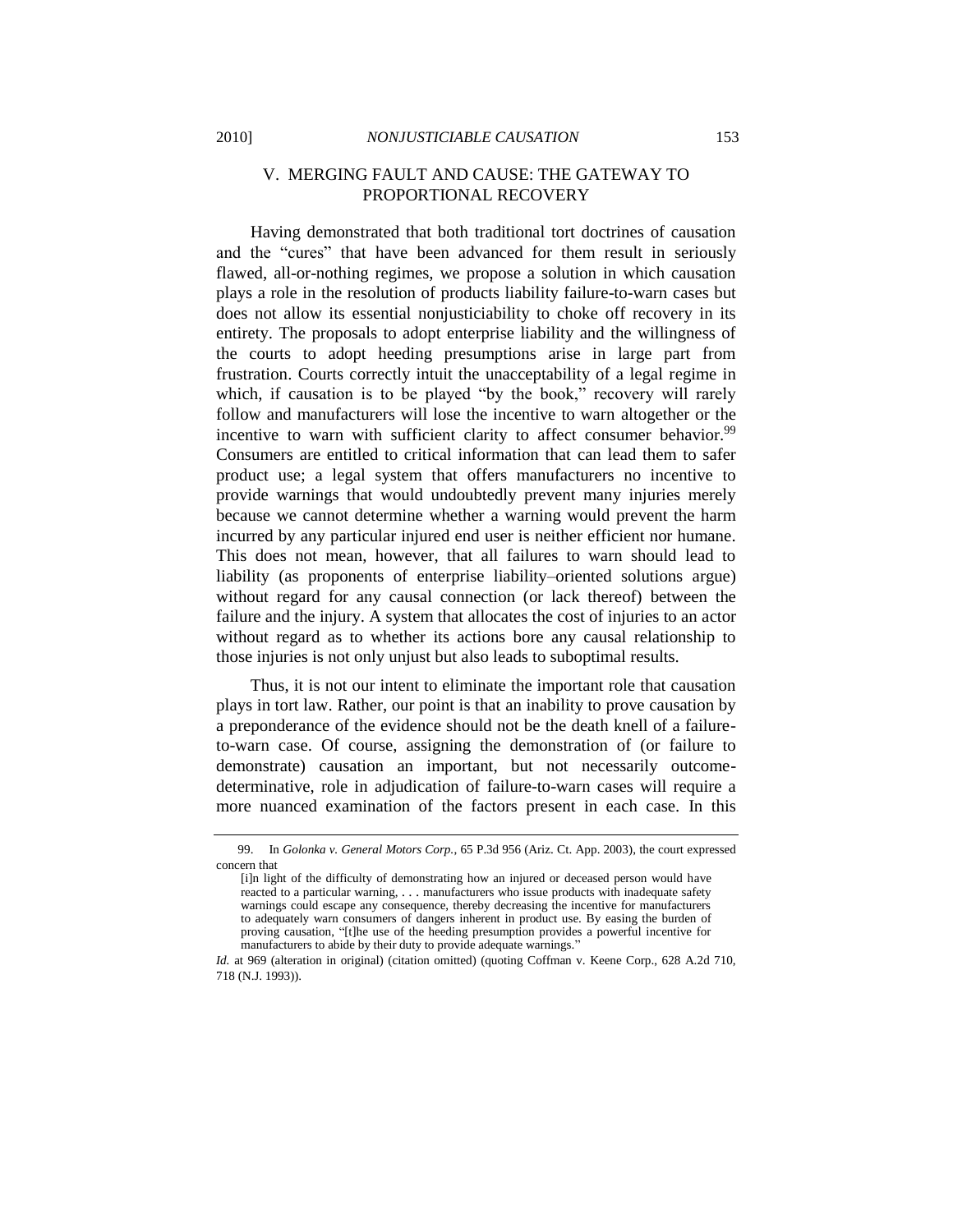regard, it must be recognized that not all failures to warn are created equal. Some warnings are more critical than others. Some warnings deserve greater explication and detail. Some warnings are more or less likely to prevent injury in the context in which the products are used. Thus, rather than the current system, which first determines whether the manufacturer improperly failed to provide a warning and then determines whether there is a causal connection between that failure and the end user's injury, a more thoughtful analysis would start the same way—by determining whether there was a failure to warn—but would then ask how serious the dereliction was. The failure to warn about some dangers or side effects may reflect minor fault or indiscretion, or may be very serious. Under the current litigation scheme, the seriousness of the dereliction is not addressed except obliquely when asking the causation question. It is there that current law tests the seriousness of the failure to warn by asking whether a better warning would have changed the outcome in the *specific case before the court*. But, as we have seen, testing the seriousness of the failure to warn in a fact-specific context leads us nowhere. We cannot and will not know how any individual would have reacted to a hypothetical warning that was not given.

As a result, we propose that failure-to-warn litigation be freed from the unacceptable all-or-nothing shackles of current doctrine and be reformed by the creation of a regime in which causation plays an important role, but not the *only* role, in determining which injuries that follow a failure to warn are compensable. Under our proposal, a manufacturer who has failed to warn under circumstances in which a warning should have been given should be charged with a fraction of the harm following from that failure, with the size of the fraction to be determined by taking into account both the seriousness of the defendant's failure to warn (which necessarily incorporates both the frequency and magnitude of the harm to be avoided) and the likelihood that the warning would have effectively prevented the plaintiff's harm. Such a regime would avoid the extremes of both traditional requirements for causation and the replacements that have been proffered for them. Under our proposal, a manufacturer whose failure to warn is quite serious in light of both the number of likely injuries and the magnitude of such injuries would not escape liability merely because the legal system cannot know with certainty *which* victims would have avoided injury had a warning been given.

It may seem that asking a jury to assess the percentage of responsibility based on a combination of fault and causation is novel, but there is a precedent for it in the context of comparative fault. The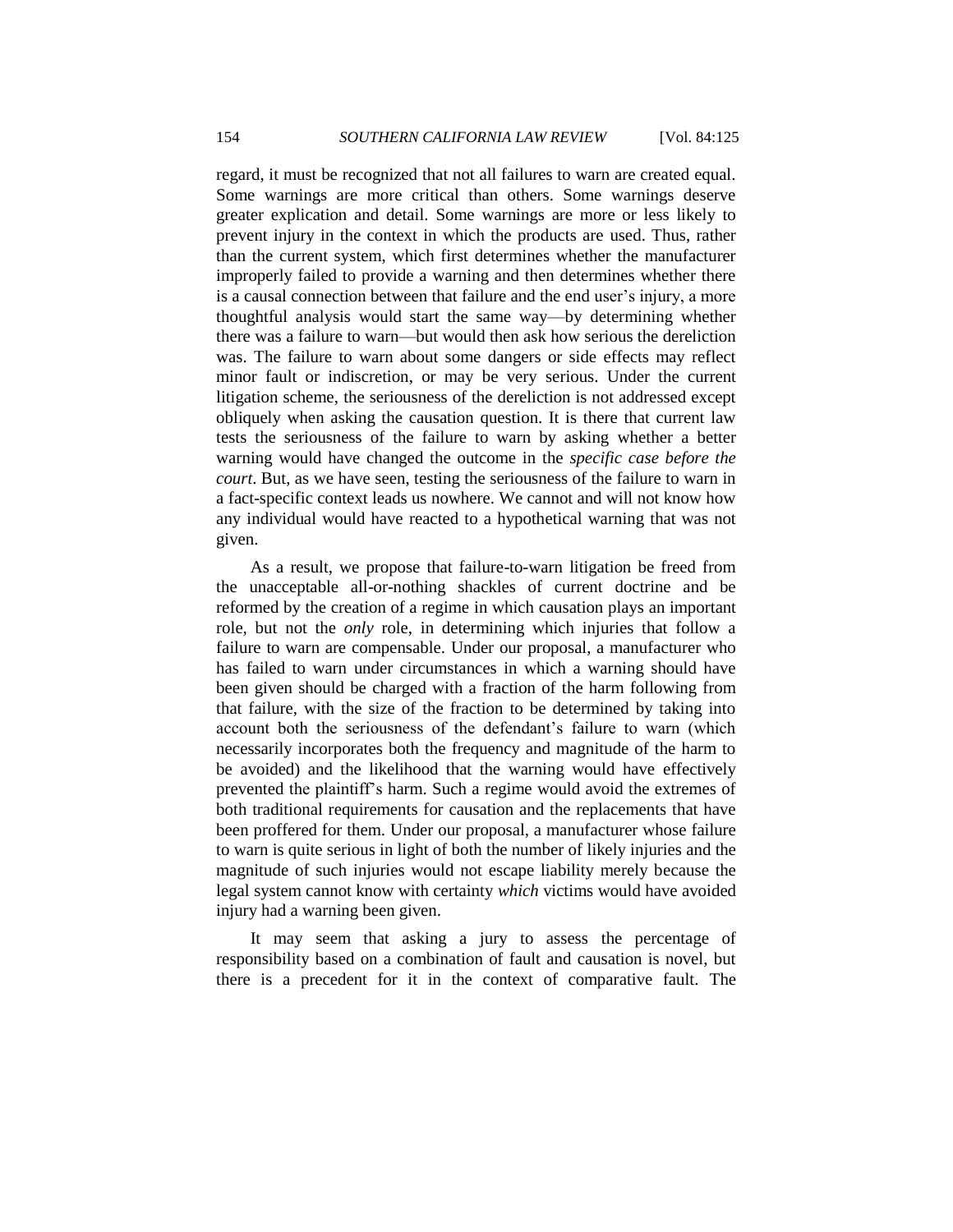*Restatement (Third) of Torts: Apportionment of Liability* contemplates a merger of the two concepts in determining the amount of fault to be assigned to each party. Section 8, titled "Factors for Assigning Shares of Responsibility," provides,

Factors for assigning percentages of responsibility to each person whose legal responsibility has been established include

(a) the nature of the person's risk-creating conduct, including any awareness or indifference with respect to the risks created by the conduct and any intent with respect to the harm created by the conduct; and

(b) the strength of the causal connection between the person's riskcreating conduct and the harm.<sup>100</sup>

Comment c notes that "[t]he comparative strength of the causal connection between the conduct and the harm depends on how attenuated the causal connection is, the timing of each person's conduct in causing the harm, and a comparison of the risks created by the conduct and the actual harm suffered by the plaintiff."<sup>101</sup> If a jury can meld fault and causation for the purpose of determining comparative fault, there is no reason a jury cannot make a similar finding in deciding the portion of responsibility to be borne by the manufacturer for the harm caused to the end user in a failureto-warn case. We do not propose the adoption of this rule generally throughout the tort system. Rather, we introduce it here because of the nonjusticiability of causation as a stand-alone issue in the failure-to-warn context; in other words, if causation is an element of the case that must be proved or disproved, whichever party bears the burden of persuasion will lose. The fact that we cannot credibly resolve causation by the traditional standard does not mean that we should not adopt a more flexible standard.

Admittedly, factoring causation and fault into a single metric for liability calls for an estimate (or, perhaps, an educated guess) as to the role of the failure to warn in causing the harm suffered by the plaintiff. And having argued that the causation issue is so beleaguered by doubt that it is not justiciable, we can rightly be asked whether our solution simply masks the problem rather than solving it. But the move from an all-or-nothing approach to one of proportional liability allows the legal system substantial flexibility in assessing the role of the defendant in bringing about the plaintiff's injury, and it is this flexibility that enables the system to escape the straitjacket imposed by traditional causation standards and achieve a more just result determined by a holistic view of the manufacturer's

<sup>100.</sup> RESTATEMENT (THIRD) OF TORTS: APPORTIONMENT OF LIAB. § 8 (2000).

<sup>101.</sup> *Id.* § 8 cmt. c.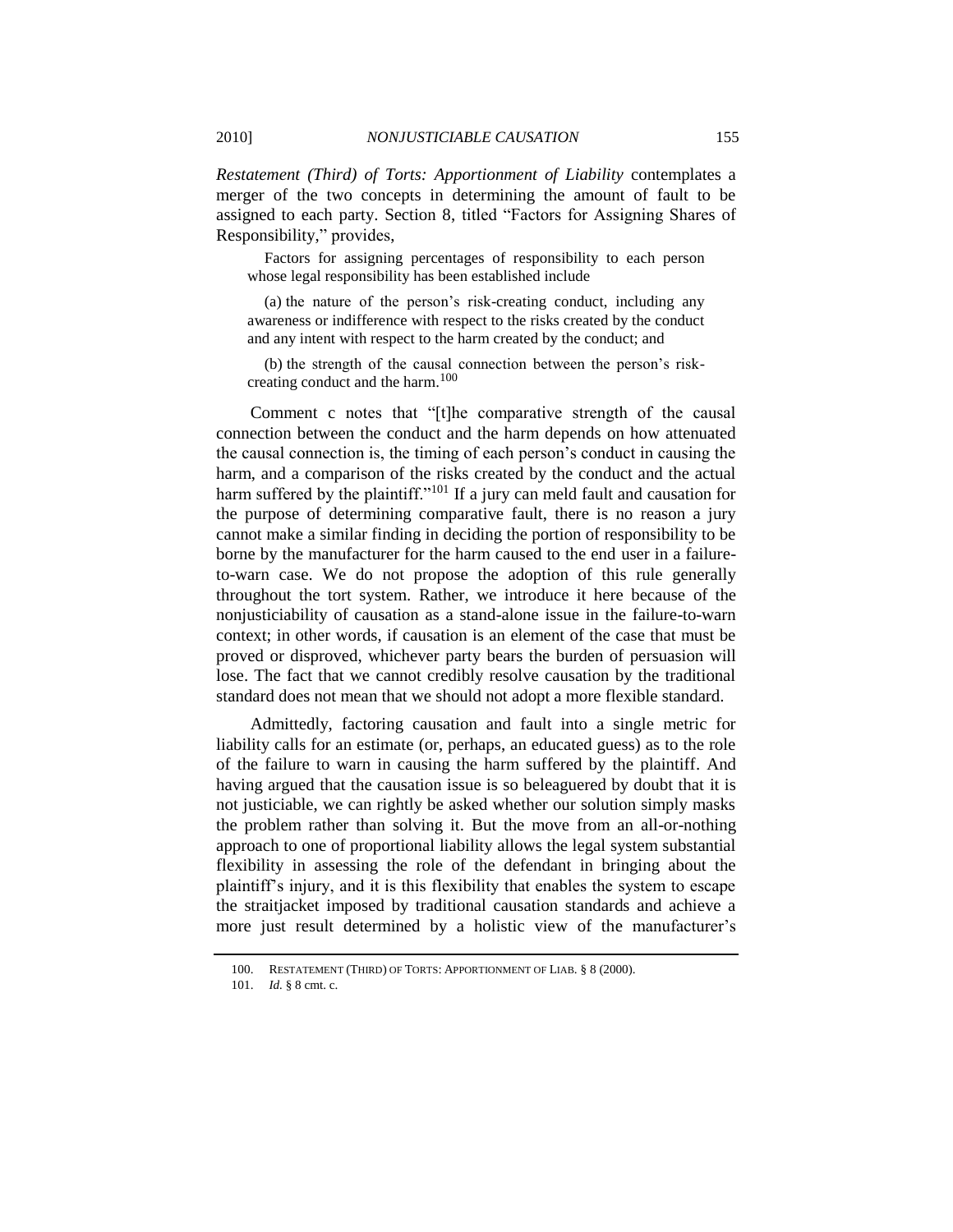conduct and its interplay with the end user.

We would not apply our proposal in all failure-to-warn cases, however. While causation in such cases is, as we have argued in this paper, usually nonjusticiable, there are cases at the margins in which a fact finder can credibly conclude either that an injury would not have occurred had a warning been given or that the warning would not have prevented the injury. To account for such cases, we would return to the traditional role of causation: the court determines that either party has demonstrated by clear and convincing evidence that the failure to warn was or was not causally connected to the end user's injury, and assesses full liability or no liability in such cases without requiring the fact finder to make a combined assessment of fault and causation. While at the extremes causation may be sufficiently clear to permit such an all-or-nothing finding, the great majority of cases fall in the middle where causation cannot be fairly litigated under the traditional standard. These are the cases in which the heeding presumption or lack thereof spells life or death for the plaintiff's case. In these cases our proposal provides a sensible solution to heavy overdeterrence or woeful underdeterrence.

In some respects, there is a parallel between our suggested solution for failure-to-warn cases and the adoption of proportional causation in medical malpractice cases in which a physician fails to timely diagnose a disease. The seminal case is *Herskovits v. Group Health Cooperative*. <sup>102</sup> That case involved a wrongful death action against a hospital and its employees; the plaintiff proved that the defendant physician's negligence in timely diagnosing lung cancer reduced the decedent's chances of survival. Had the plaintiff been treated earlier he would have had a 39 percent chance of survival. Belated treatment reduced his survival chances to  $25$  percent.<sup>103</sup> At no point in time relevant to the liability issue did the decedent have better than a 50 percent chance of survival. Thus, it could not be established that the delay in diagnosis was "more likely than not" the cause of the decedent's death. Nonetheless, the concurring opinion argued that the plaintiff should be entitled to recovery based on the 14 percent loss of a chance of recovery.<sup>104</sup> A substantial number of courts have adopted

<sup>102.</sup> Herskovits v. Grp. Health Coop., 664 P.2d 474 (Wash. 1983) (en banc).

<sup>103.</sup> *Id.* at 475.

<sup>104.</sup> *Id.* at 487 (Pearson, J., concurring). As we have noted in a previous article, while the court's decision in *Herskovits* to allow partial recovery is laudable, the calculation of the percentage of recovery is questionable. Under the methodology we suggest to calculate the percentage of recovery, the plaintiff's recovery would be 14/75, or 18.67 percent. *See* Twerski & Cohen, *Comparing Physicians*, *supra* not[e 4,](#page-3-0) at 24–31.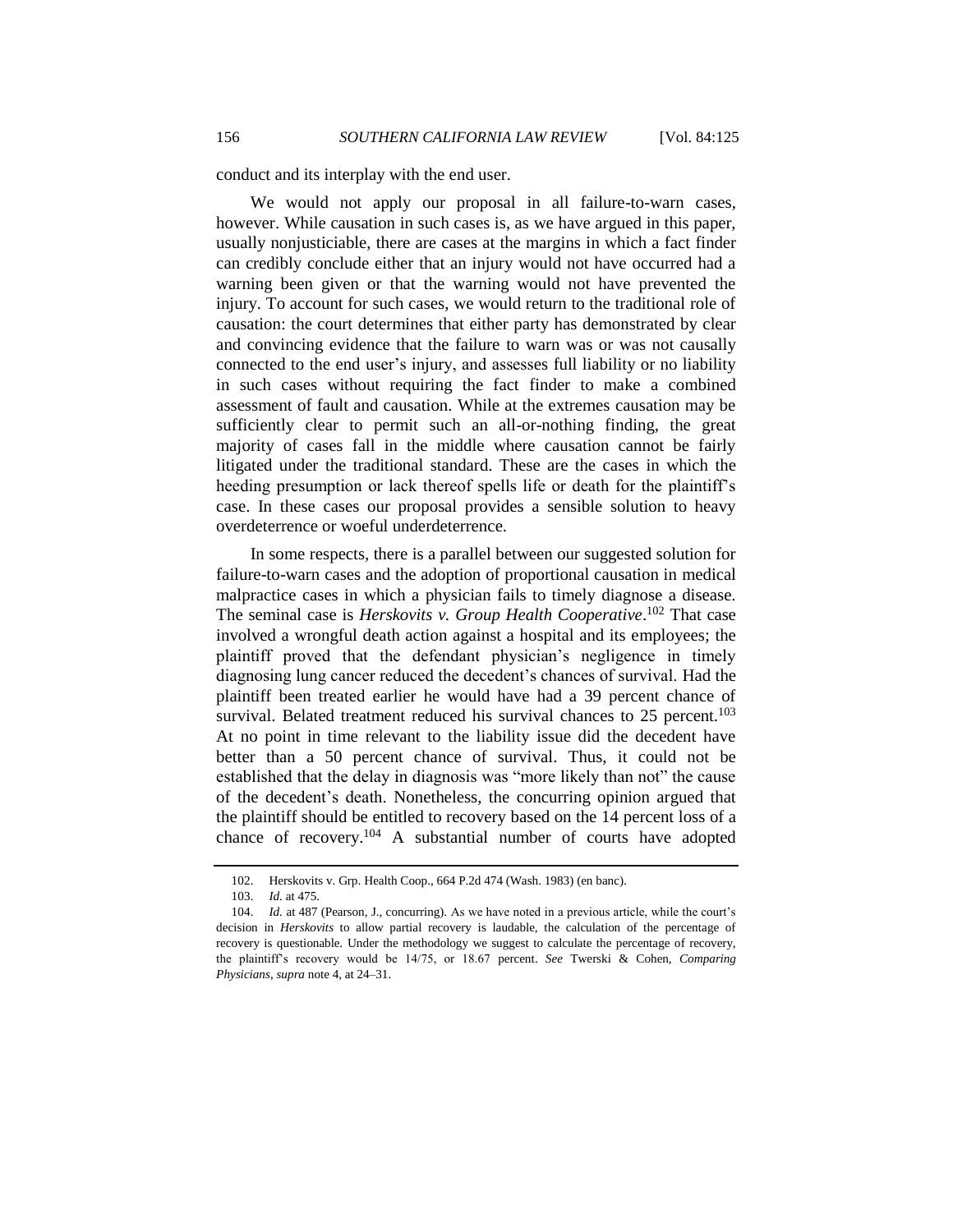proportional causation in this genre of cases.<sup>105</sup>

This move away from all-or-nothing causation bears a resemblance to our solution to the causation problem in failure-to-warn cases. In both, unyielding allegiance to traditional causation burden-of-proof norms will negate liability. The *Restatement (Third) of Torts: Liability for Physical and Emotional Harm* notes that

[t]o date, the courts that have accepted lost opportunity as cognizable harm have almost universally limited its recognition to medicalmalpractice cases. Three features of that context are significant: (1) a contractual relationship exists between patient and physician . . . , in which the raison d'etre of the contract is that the physician will take every reasonable measure to obtain an optimal outcome for the patient; (2) reasonably good empirical evidence is often available about the general statistical probability of the lost opportunity; and (3) frequently the consequences of the physician's negligence will deprive the patient of a less-than-50-percent chance for recovery. Whether there are appropriate areas beyond the medical-malpractice area to which lost opportunity might . . . be extended is a matter that the Institute leaves to future development.<sup>106</sup>

The analogy between our proposal and the lost chance cases, though, is limited. In lost chance cases, the seriousness of the defendant's misconduct is not an issue and there is no combined assessment of fault and causation. Rather, the physician's misconduct and the magnitude of the patient's harm are assessed independently, and the amount of responsibility that the physician bears for the harm is reduced based on the probability that the patient would have been in the fraction of patients who would have benefitted from proper treatment. That method of apportioning liability would not be workable in the failure-to-warn context. First, unlike the medical scenario, there are no hard statistics available as to the effectiveness of warnings that might have been given to a particular plaintiff. Second, the relative fault in failing to warn varies significantly

<sup>105.</sup> *See, e.g.*, Mays v. United States, 608 F. Supp. 1476, 1482 (D. Colo. 1985), *rev'd on other grounds*, 806 F.2d 976 (10th Cir. 1986); DeBurkarte v. Louvar, 393 N.W.2d 131, 137 (Iowa 1986); Delaney v. Cade, 873 P.2d 175, 183 (Kan. 1994); Wollen v. DePaul Health Ctr., 828 S.W.2d 681, 685 (Mo. 1992) (en banc); Perez v. Las Vegas Med. Ctr., 805 P.2d 589, 591 (Nev. 1991); Scafidi v. Seiler, 574 A.2d 398, 408 (N.J. 1990); Roberts v. Ohio Permanente Med. Grp., 668 N.E.2d 480, 484 (Ohio 1996); McMackin v. Johnson Cnty. Healthcare Ctr., 73 P.3d 1094, 1100 (Wyo. 2003). *See also* Joseph H. King, Jr., "Reduction of Likelihood" Reformulation and Other Retrofitting of the Loss-of-a-Chance *Doctrine*, 28 U. MEM. L. REV. 491, 496 (1998) (advocating proportional causation in "loss-of-a-chance" tort doctrine).

<sup>106.</sup> RESTATEMENT (THIRD) OF TORTS: LIAB. FOR PHYSICAL & EMOTIONAL HARM § 26 cmt. n (2010).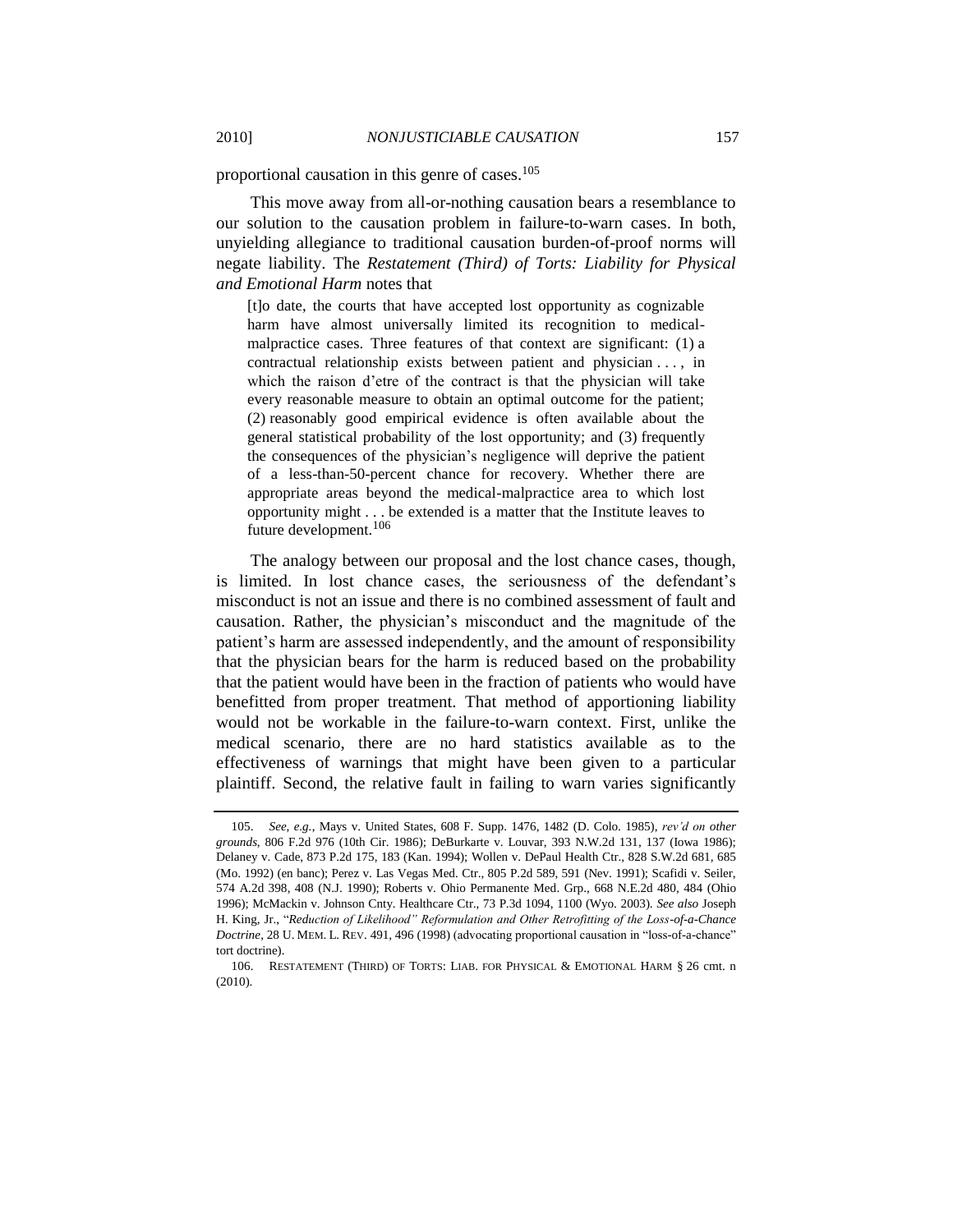158 *SOUTHERN CALIFORNIA LAW REVIEW* [Vol. 84:125

depending on the danger to be warned against and the efficacy of a warning already given. Our proposal to merge fault and causation into a single inquiry is the only practical method for avoiding the extremes of full liability and no liability. It also allows a jury to make a common sense assessment of the warning and its likely impact on the case at bar. That it is impressionistic is its very strength. The science of warnings is too soft to allow for rigor.

## VI. IMPLICATIONS AND RESERVATIONS

<span id="page-33-0"></span>We are sure to be asked whether our proposal favors manufacturers or end users. We believe that it favors neither.<sup>107</sup> In cases at the margins, in which there is clear and convincing evidence as to the presence or absence of causation, our proposal does not change current law. In the great middle ground in which causation is not justiciable, however, much will depend on how a fact finder assesses the need for an adequate warning and how effective the warning could have been to deter the harm that the plaintiff actually suffered. This is as it should be. We are not advocating the interests of either manufacturers or product users and have no way to predict whether the aggregate magnitude of partial recoveries under our system will be greater than those under the current all-or-nothing system, although the numbers will likely be close. We are, however, confident that such proportional recovery will lead to a fairer assessment of the need for and the utility of a warning to any given plaintiff.

We do not advocate a similar approach for manufacturing and design defect cases. As noted earlier, the causation issue in both manufacturing and design defect cases is subject to verification by solid scientific evidence. To be sure, experts may disagree as to whether a nondefective product would have reduced or avoided the plaintiff's injury. We have no

<sup>107.</sup> Whether proportional recovery will lead to more settlements has been a matter of some discussion. *See* Henry Woods, *Trial of a Personal Injury Case in a Comparative Negligence Jurisdiction*, *in* 21 AM. JUR. *Trials* 715, 747–48 (1974) (arguing that defense lawyers in a comparative negligence jurisdiction will be less inclined to refuse settlements when they know that the plaintiff's negligence will not bar recovery); Thomas R. Trenkner, Annotation, *Modern Development of Comparative Negligence Doctrine Having Applicability to Negligence Actions Generally*, 78 A.L.R.3D 339, 350–51 (1977) (claiming that counsel practicing in a comparative negligence jurisdiction may find that cases settle more frequently). Whether increasing the rate of settlements is a positive good has been the subject of sharp debate. *See* Derek C. Bok, *A Flawed System of Law Practice and Training*, 33 J. LEGAL EDUC. 570 (1983) (arguing that law schools should shift focus from litigation to settlement or other types of dispute resolution and claiming that more of the latter would help combat the growing problem of inadequate access to the courts because of unaffordable legal fees); Owen M. Fiss, *Against Settlement*, 93 YALE L.J. 1073, 1075 (1984) (arguing against Bok and calling settlement the civil equivalent to plea bargaining).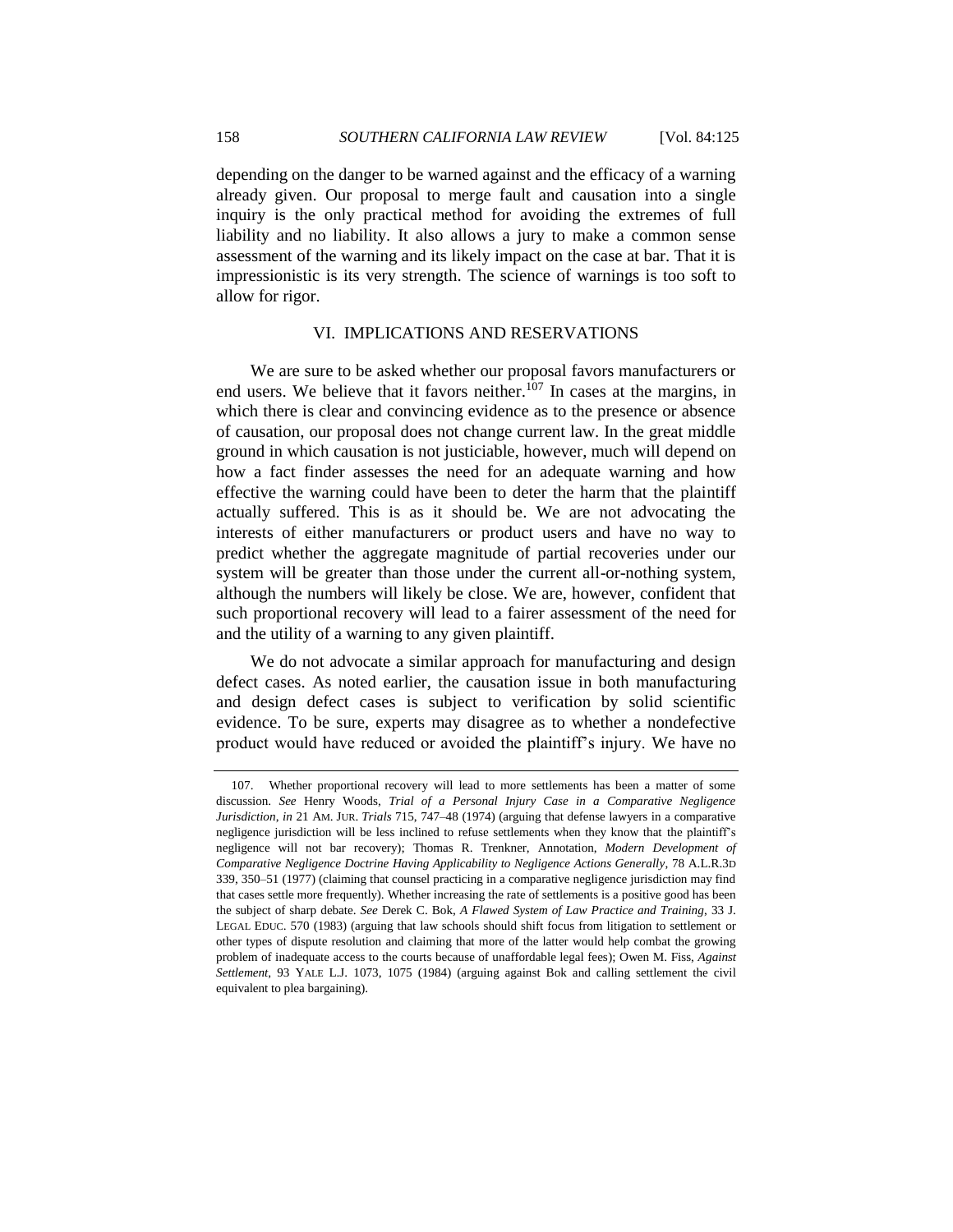reason to believe, however, that hard-fought litigation is incapable of providing a credible answer to the causation issue in the great bulk of manufacturing and design defect cases. For the reasons set forth in this Article, though, we have no confidence whatsoever that causation is justiciable in failure-to-warn cases.

Our proposal admittedly places an additional burden on the trial judge. He or she must decide whether the evidence produced by either the plaintiff or the defendant is sufficient to meet the clear and convincing standard we establish for giving causation its traditional role. The jurors must then be instructed that if they find that the party advocating the all-or-nothing rule has not met the clear and convincing standard, they are then to assess proportional responsibility.<sup>108</sup> The fault-causation issue should be preceded by a question that asks whether the plaintiff has made a case for a failure to warn. If a jury finds no failure to warn, or if a judge finds as a matter of law that a warning was not warranted, there is of course no need to address the question of proportional responsibility.

Although we acknowledge that a trial judge will have to grapple with whether there was sufficient evidence to meet the clear and convincing standard, we do not believe that we are adding much, if anything, to the trial judge's burden. As things stand, judges must decide whether the heeding presumption has been rebutted. As we have demonstrated, that task is very daunting. Judges have little to guide them in dealing with this issue because they face the impossible task of evaluating highly fallible human decisionmaking. It is far easier for trial judges to assess whether the evidence on causation meets the clear and convincing standard. This is a task that they are familiar with in dealing with a broad range of legal issues. $109$ 

#### VII. CONCLUSION

<span id="page-34-0"></span>Few will argue with the proposition that the causation issue in products liability failure-to-warn litigation needs sensible resolution. The

<sup>108.</sup> A jury instruction along the following lines would provide the necessary guidance: Having found that the defendant failed to provide an adequate warning, you are to assess the likelihood that a reasonable warning would have avoided or reduced the plaintiff's injury. In deciding this question you are first to assess the plaintiff's damages and then take into account the seriousness of the failure to give a warning and the likelihood that the warning would have been effective to have avoided or reduced the plaintiff's injury. You are then to decide the proportion of damages for which you believe the defendant should be liable. You may assign responsibility from 0 percent to 100 percent as you see fit.

<sup>109.</sup> For a discussion of the most common issues to which courts apply the clear and convincing evidence standard, see KENNETH S. BROWN ET AL., MCCORMICK ON EVIDENCE 569–70 (6th ed. 2006).